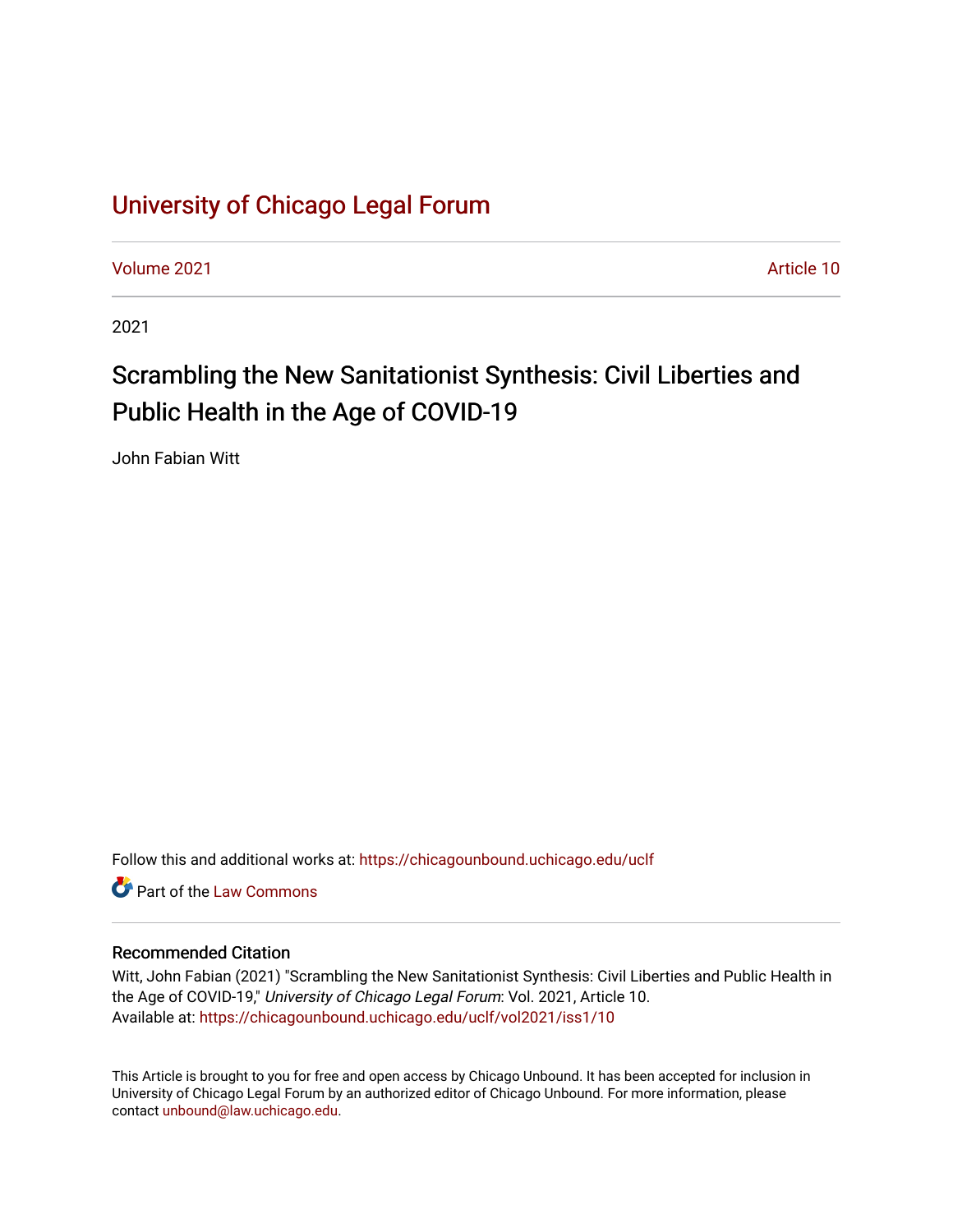# **Scrambling the New Sanitationist Synthesis: Civil Liberties and Public Health in the Age of COVID-19**

#### *John Fabian Witt†*

## I. INTRODUCTION

For much of the nineteenth and twentieth centuries, the model of public health law was what Professor Wendy Parmet has called the "tragic view" of the law of public health. $1$  On this account, public health and civil liberties inevitably conflict. Legislators and judges need to make hard choices balancing one against the other. Sacrifices of important values are inevitable.

The leading case of *Jacobson v. Massachusetts*, <sup>2</sup> decided in 1905, serves as the paradigmatic expression of the tragic view. In *Jacobson*, the Supreme Court upheld by a vote of seven-to-two a Massachusetts mandatory vaccination program for smallpox.3 Individual rights gave way to collective imperatives under the heading of the police power. *Salus populi suprema lex*, as the old Ciceronian dictum had it. The health of the people was supreme.4

At the end of the twentieth century, public health law made a new turn. In a novel departure, a generation of lawyers and public health advocates began to argue that public health and civil liberties were not in conflict but aligned. Beginning in the 1980s, and inspired by the imperatives of the fight against HIV/AIDS, the new model asserted that

<sup>†</sup> Duffy Professor of Law & History; Head of Davenport College, Yale; john.witt@yale.edu. Many thanks to Greg Schwartz for extraordinary research assistance.

<sup>1</sup> Wendy Parmet, *Health Law: Power, Duty, Restraint, by Lawrence O. Gostin*, 24 J. PUB. HEALTH POL'Y 460, 465 (2003) (book review); *see also* Lawrence O. Gostin et al., *Law and the Public's Health: A Study of Infectious Disease Law in the United States*, 99 COLUM. L. REV. 59, 77–79 (1999).

 $2$  197 U.S. 11 (1905).

 $^3$   $\,$   $\!ld$  . at 36.

<sup>4</sup> WILLIAM J. NOVAK, THE PEOPLE'S WELFARE: LAW AND REGULATION IN NINETEENTH-CENTURY AMERICA 9 (1996).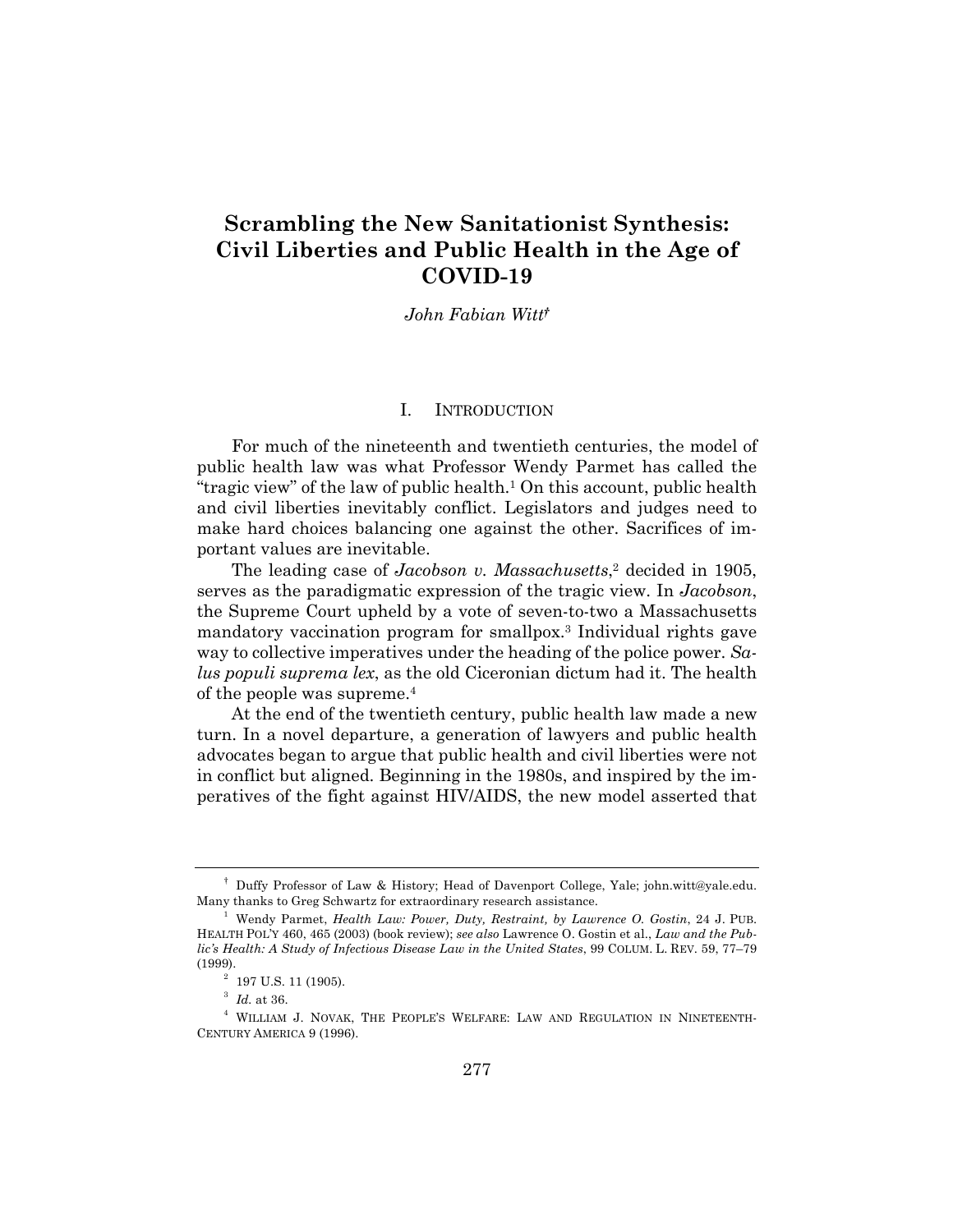nurturing the trust and eliciting the cooperation of vulnerable populations was crucial to the protection of public health and far more effective than harsh mandates and quarantines.<sup>5</sup> Progressive public health leaders asserted that a synthesis of civil liberties and public health would not only protect rights, but that it was also crucial to the successful management of epidemics.6 Protecting people's rights would enable the protection of public health; restricting those rights would only drive the sick and the vulnerable underground and make epidemic management more difficult. Public health and individual rights, it seemed, might run together because protecting rights would prompt widespread confidence in and cooperation with public health measures.

In my recent book, *American Contagions: The Law of Epidemics from Smallpox to COVID-19*, I call the synthesis of rights and public health "the New Sanitationism."7 New Sanitarians aimed to vanquish the tragic relationship between these two historically opposing values. In doing so, they extended the arguments of an earlier generation of Sanitarians from the nineteenth century, when social programs like tenement reform and urban sanitation aimed simultaneously to combat infectious disease and uplift vulnerable populations.8 The New Sanitarians carried their predecessors' arguments in a new direction by advancing claims about individual rights and molding them onto public health imperatives. Looking back on his work in the 1980s and 1990s, for example, leading public health law authority Lawrence O. Gostin recalled that though "[t]he focus on civil liberties of persons living with HIV/AIDS" might have seemed "counterintuitive," there had been "sound reasons for avoiding coercion whenever possible."9

In this Article, I argue that the pandemic of 2020–21 is scrambling the New Sanitationist synthesis that I identified in my book. Indeed, COVID-19 is doing so in multiple ways, raising the real prospect that we stand on the verge of a new paradigm—or at least the destruction of an existing one—in the relationship between civil liberties and public health. The contours of the paradigm are not yet entirely clear. But it promises to depart substantially from both its *Jacobson*-era forerunner and its New Sanitarian predecessor.

<sup>5</sup> LAWRENCE O. GOSTIN, THE AIDS PANDEMIC: COMPLACENCY, INJUSTICE, AND UNFULFILLED EXPECTATIONS (2004).

<sup>6</sup> Lawrence O. Gostin, *A Tribute to Jonathan Mann: Health and Human Rights in the AIDS Pandemic*, 26 J.L., MED. & ETHICS 256 (1998).

<sup>7</sup> JOHN FABIAN WITT, AMERICAN CONTAGIONS: EPIDEMICS AND THE LAW FROM SMALLPOX TO COVID-19 (2020).

<sup>8</sup> *Id.* at 19–21, 29–30.

<sup>9</sup> *Id.* at 92.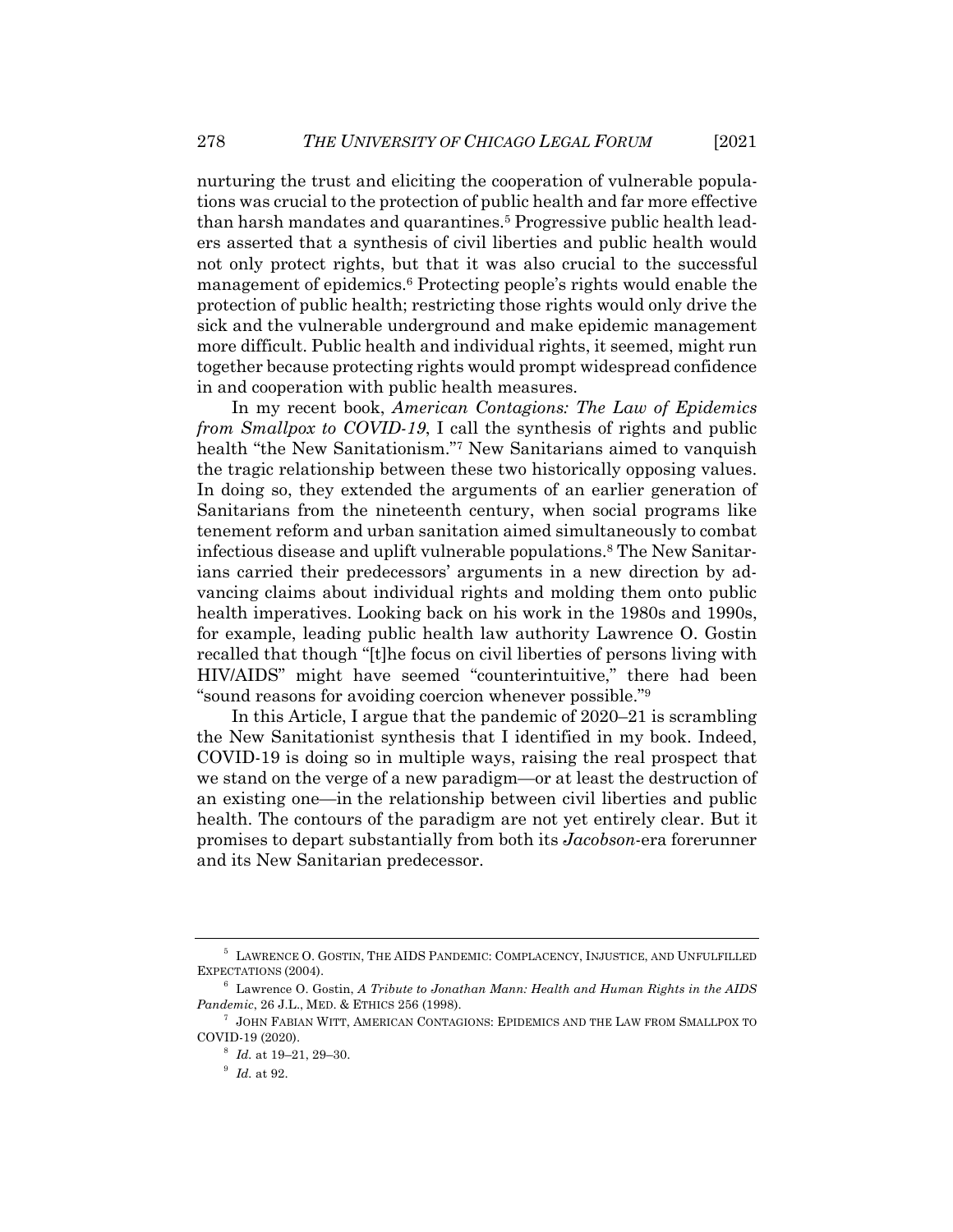In Part II, I outline three ways in which the rights-health synthesis of the late twentieth century is being remixed. First, I trace the emergence of powerful new technologies of surveillance and population management that have allowed states like South Korea to adopt new and remarkably effective mechanisms for controlling people's bodies, with or without their willing cooperation. COVID-19 has not exactly created the brave new world of science fiction dystopias. But the beginnings of new controls are visible. In the law of public health, such controls may substantially reduce the imperatives of cooperation and trust that have characterized management of the HIV/AIDS epidemic and supported the New Sanitarian synthesis. The state of the future may not require the cooperation of at-risk individuals, at least not in the same ways or to the same degree.

In Part III, I turn to the other side of the rights-public health dynamic to examine the emergence of a new set of unruly and fractious rights-claims in the COVID-19 era. In our hyper-partisan times, individual rights during the pandemic have become a hotly political topic. Bold individual rights claims to liberties like freedom of religion have emerged in ways that are historically unprecedented. Such claims, and a startling new line of the U.S. Supreme Court's decisions striking down pandemic regulations as violations of religious exercise rights,10 threaten to undo carefully balanced public health orders. Crucially for us here, the new claims and the new decisions by the conservative majority on the Court do not aim to further public health. They do not contemplate that the novel rights claims they recognize are aligned with public health imperatives. Instead, they push back against and resist public health expertise. The New Sanitationist synthesis is thus under assault from two sides. Even as collective public health technologies grow more robust, rights claims are becoming more forceful and aggressive. The SARS-CoV-2 virus has called forth a new and combustible mix of competing technologies, public imperatives, and individual rights. We are watching the chemical reaction in real time.

Part IV pivots to observe another new phenomenon in the age of our novel COVID-19 pandemic. For even as old-fashioned individual rights have been pitted against the regulatory demands of the public health experts, novel social mobilizations are asserting a new set of rights in ways almost unimaginable in recent decades of U.S. politics. New claims to social rights like health care, employment, housing, and other forms of public provisions are now surging forward in our politics and our law. They may stick around for some time to come.

<sup>10</sup> *See infra* text accompanying notes 44–53.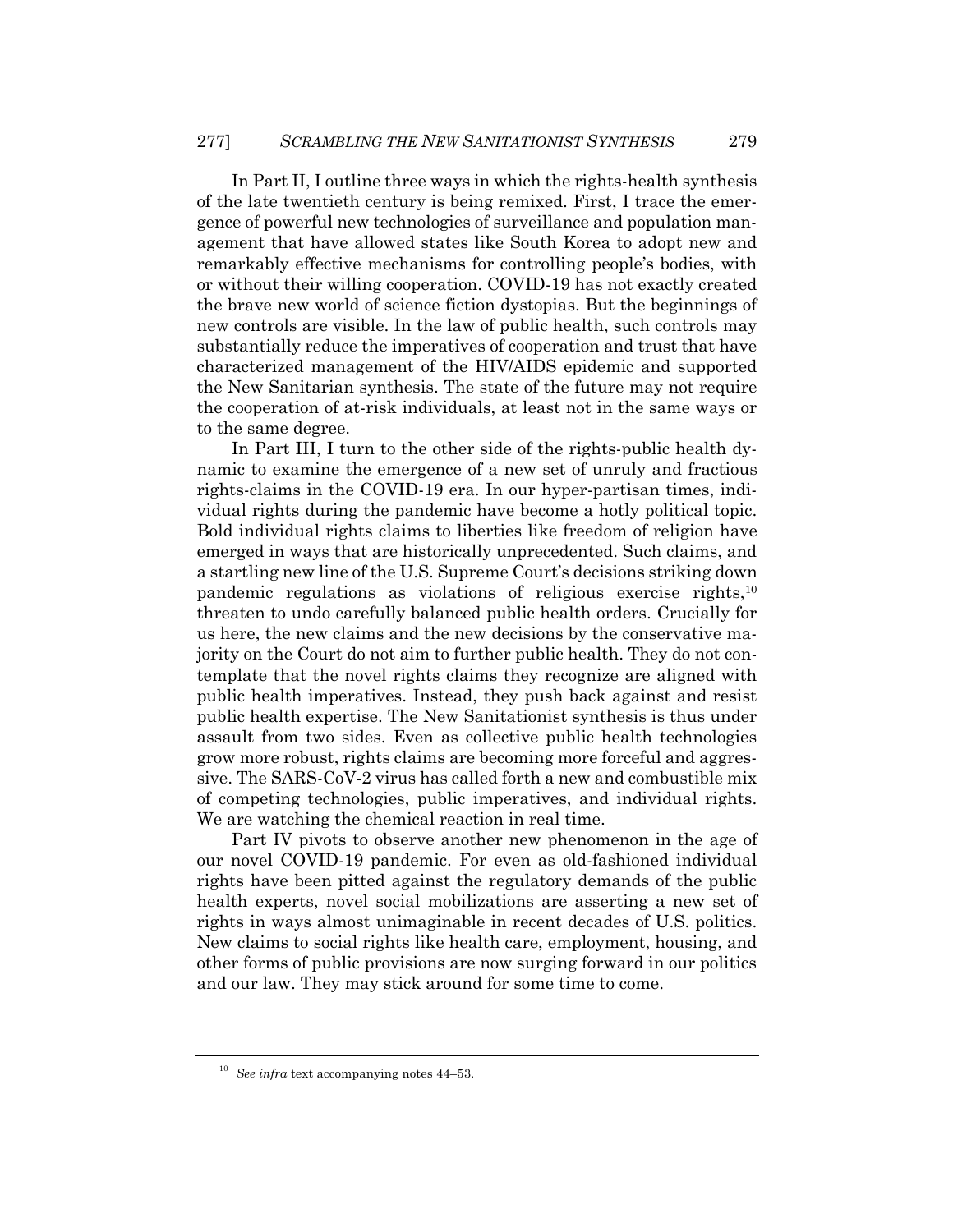#### II. TRAGEDY REVISITED?

Beginning in the 1980s, leading figures in the law of public health began to argue that protecting individual and human rights would promote public health, not interfere with it.<sup>11</sup> This synthesis of rights and health rested in part on the idea that effectively managing public health required the willing participation of vulnerable populations. Public health thinkers believed that protecting individuals' rights, for example by resisting quarantines and other draconian measures, would induce the cooperation so crucial to managing disease risks.12 The synthesis of rights and health thus held out the promise of finally vanquishing the age-old idea that public health measures were at odds with individual rights.13

Today, however, threats to this new synthesis view abound, and for good reason. New technologies have offered public health authorities unprecedented novel tools to manage populations. Automated methods of contact tracing, quarantine enforcement, and location monitoring, for example, are new collective mechanisms for preventing the spread of disease.14 But these new technologies in the age of COVID-19 seem to offer tools of population management that do not rely on public cooperation, at least not to the same extent. Consider that public health experts have come out in favor of suspending data-privacy protection laws to achieve better surveillance.15 The old paradigm is back; civil liberties and public health once again seem to be in tension with each other.<sup>16</sup>

<sup>11</sup> *See, e.g.*, HEALTH AND HUMAN RIGHTS: A READER (Jonathan M. Mann et al. eds., 1999), LAWRENCE O. GOSTIN, THE AIDS PANDEMIC: COMPLACENCY, INJUSTICE, AND UNFULFILLED EXPECTATIONS (2003); LAWRENCE O. GOSTIN, PUBLIC HEALTH LAW: POWER, DUTY, RESTRAINT (2000); Wendy Parmet, *AIDS and Quarantine: The Revival of an Archaic Doctrine*, 14 HOFSTRA L. REV. 53 (1985).

 $^{12}\,$  AMERICAN CIVIL LIBERTIES UNION & YALE GLOBAL HEALTH JUSTICE PARTNERSHIP, FEAR, POLITICS, AND EBOLA: HOW QUARANTINES HURT THE FIGHT AGAINST EBOLA AND VIOLATE THE CONSTITUTION 32 (2015), https://www.aclu.org/sites/default/files/field\_document/aclu-ebolareport.pdf [https://perma.cc/Z5DW-FNRD].

<sup>13</sup> Parmet, *supra* note 1.

<sup>14</sup> *See, e.g.*, Myungji Yang, *Behind South Korea's Success in Containing COVID-19: Surveillance Technology Infrastructures*, SOC. SCI. RSCH. COUNCIL: ITEMS (Jan. 21, 2021), https://items.ssrc.org/covid-19-and-the-social-sciences/covid-19-in-east-asia/behind-south-koreassuccess-in-containing-covid-19-surveillance-technology-infrastructures/ [https://perma.cc/GTQ8- 7N58].

<sup>15</sup> Laura Bradford et al., *COVID-19 Contact Tracing Apps: A Stress Test for Privacy, the GDPR, and Data Protection Regimes*, 7 J.L. & BIOSCIENCES, Jan.–Dec. 2020, at 1 n.3, https://doi.org/10.1093/jlb/lsaa034 [https://perma.cc/2HDS-FYNQ].

<sup>16</sup> Christina Farr, *The COVID-19 Response Must Balance Civil Liberties And Public Health— Experts Explain How*, CNBC (Apr. 18, 2020), https://www.cnbc.com/2020/04/18/covid-19-responsevs-civil-liberties-striking-the-right-balance.html [https://perma.cc/G25T-22KQ] (quoting Professor Gostin); *see also NIPH Stops Collection of Personal Data in Smittestopp*, NOR. INST. PUB. HEALTH (June 15, 2020), https://www.fhi.no/en/news/2020/niph-stops-collection-of-personal-data-in-smittestopp/ [https://perma.cc/7WTJ-PLUF].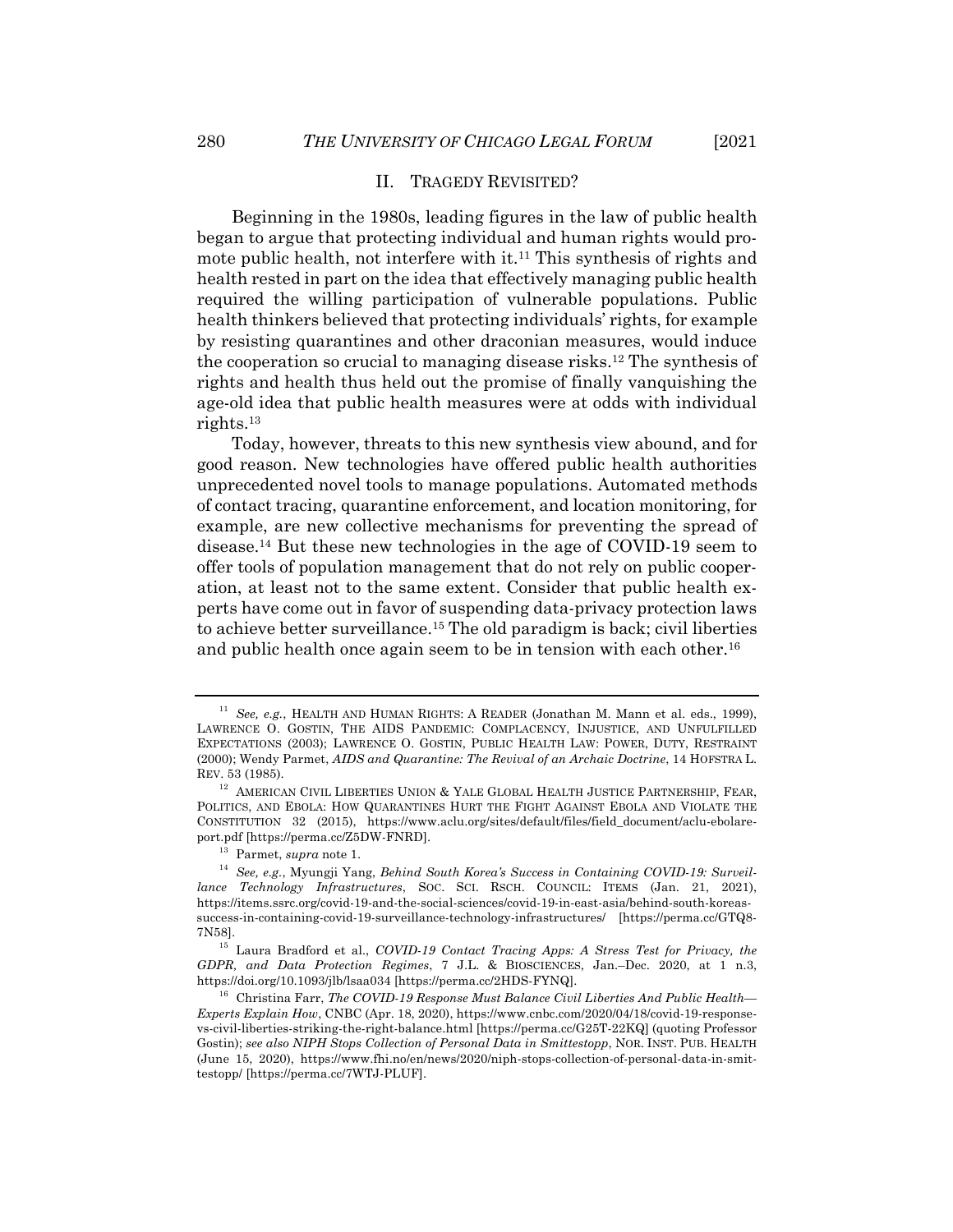South Korea's extraordinary success in managing COVID-19 has helped make it a leading illustration of the emerging dynamic. The pattern comes into view if we turn back the clock to 2015, when the MERS outbreak put South Korean officials in a prolonged debate about public disclosure and the privacy of patient information.17 Many came to think that Korea's respect for privacy interests in 2015 hampered containment efforts and increased infections.18 Not so today, after such concerns prompted legislation allowing for private data collection without a warrant and strengthening the public's "right to know."19 South Korea's COVID-19 response has been characterized by extraordinary new surveillance and tracking powers. To improve contact tracing, the Korea Center for Disease Control and Prevention used medical records, surveillance camera footage, mobile GPS data, credit card history, and travel records.20 Under the "right to know" policy, alerts were sent to people living nearby, informing them of the patient's age, gender, and a detailed log of their movements. Depending on the data available, this log would include highly specific information including the rooms of a building that the patient entered, whether they visited a toilet, and if they wore a mask.21

Initially patients' full addresses and workplaces were also disclosed, which led to patients being identified and harassed.22 Public backlash and concerns over reduced voluntary testing led to better anonymization of the increased data, but the South Korean public still overwhelmingly supported such releases of data.23 Having learned and

<sup>17</sup> *See, e.g.*, HyunJung Kim, *South Korea Learned Its Successful COVID-19 Strategy from a Previous Coronavirus Outbreak: MERS*, BULL. ATOMIC SCIENTISTS (Mar. 20, 2020) https://thebulletin.org/2020/03/south-korea-learned-its-successful-COVID-19-strategy-from-a-previouscoronavirus-outbreak-mers/ [https://perma.cc/7X5M-YVWS]; Bae Jong-Myon, *Establishing Public* 

*Health Ethics Related to Disclose Information for Controlling Epidemics on 2015 MERS Epidemics in Korea*, 41 KOR. PUB. HEALTH RSCH., no. 4, 2015, at 15.

<sup>18</sup> Brian J. Kim, *South Korea Has the Legal Infrastructure to Fight Pandemics; The US Doesn't*, 15 GLOBAL ASIA 106, 107 (2020).

<sup>19</sup> Brian J. Kim, *Lessons for America: How South Korean Authorities Used Law to Fight the Coronavirus*, LAWFARE (Mar. 16, 2020), https://www.lawfareblog.com/lessons-america-how-southkorean-authorities-used-law-fight-coronavirus [https://perma.cc/2VZK-D5KY].

<sup>20</sup> Jongeun You, *Lessons from South Korea's COVID-19 Policy Response*, 50 AM. REV. PUB. ADMIN. 801, 803 (2020).

<sup>21</sup> Mark Zastrow, *South Korea Is Reporting Intimate Details of COVID-19 Cases: Has it Helped?*, NATURE (Mar. 18, 2020), https://www.nature.com/articles/d41586-020-00740-y [https://perma.cc/Z6FX-RGWC]; Hyung Eun Kim, *Coronavirus Privacy: Are South Korea's Alerts Too Revealing?*, BBC NEWS KOR. (Mar. 5, 2020), https://www.bbc.com/news/world-asia-51733145 [https://perma.cc/BY4R-JHS2].

<sup>22</sup> Zastrow, *supra* note 21.

<sup>23</sup> June Park, *Striking a Balance Between Data Privacy and Public Health Safety: A South Korean Perspective*, NAT'L. BUREAU OF ASIAN RSCH. (Apr. 29, 2021), https://www.nbr.org/publication/striking-a-balance-between-data-privacy-and-public-health-safety-a-south-korean-perspective/ [https://perma.cc/4CX7-NRBL] ("[T]he majority of South Koreans remain willing to consent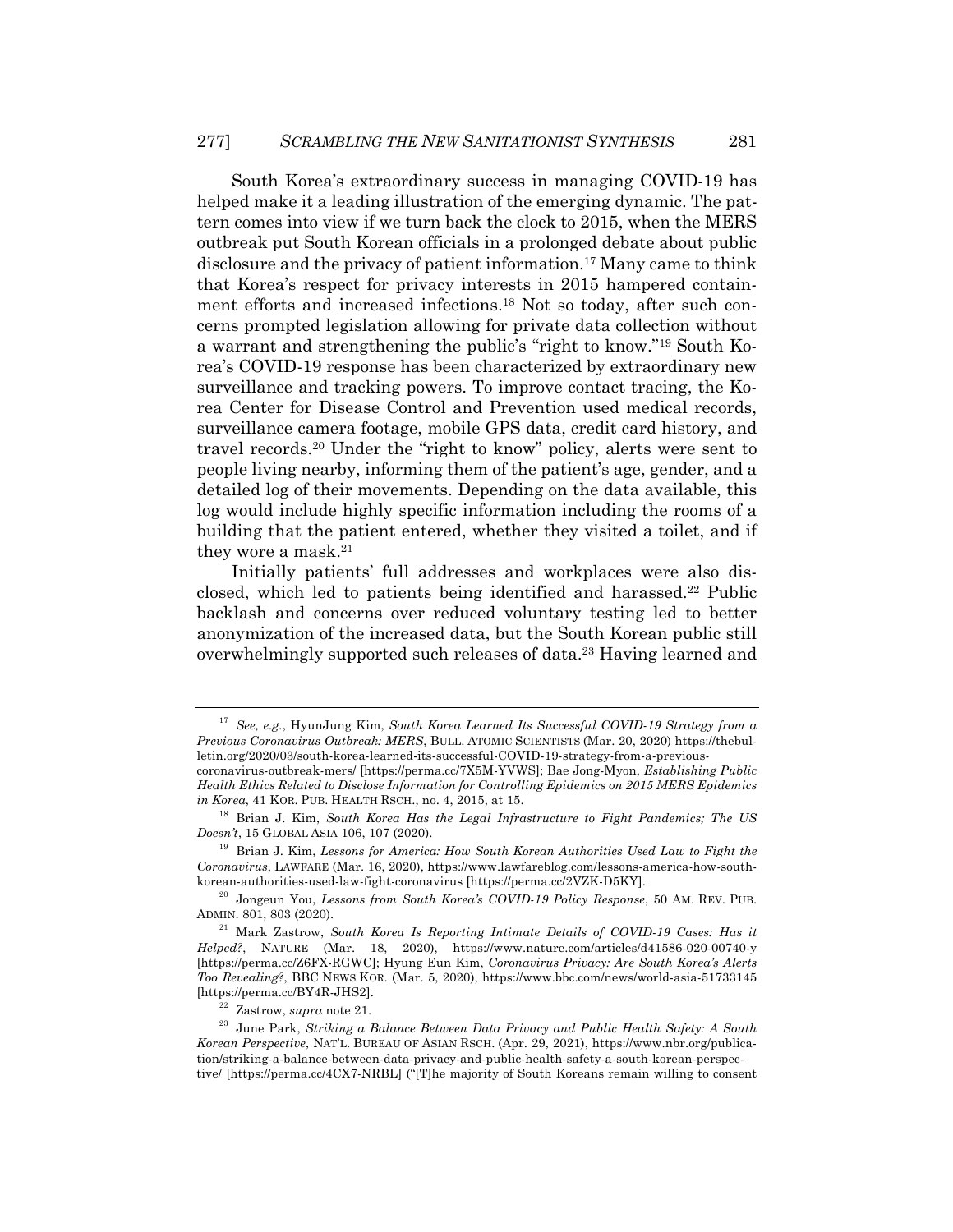suffered from its MERS response, the South Korean government and people have embraced a brave new world of state controls at the expense of individual rights such as privacy.

South Korea is hardly alone. China has adopted expansive new restrictions in its quarantining and contact-tracing efforts. In Hong Kong, electronic wristbands are used to enforce a mandatory quarantine for all arrivals except essential workers.24 Facial-recognition cameras and thermal sensors are used to identify people with fevers and those not wearing masks.25 Alipay, a ubiquitous payment app in China, assigns a COVID-19 risk level to each user based on travel history, medical records, past proximity to known carriers, and other undisclosed information.26 Users with certain risk levels are barred from public spaces and those at the highest risk are required to quarantine.<sup>27</sup>

In many cases, technological issues have hampered such surveillance efforts. The electronic wristbands used for quarantining in Hong Kong initially suffered glitches rendering the system ineffective.28 However, across the board, it is clear that where technological limitations have prevented more expansive surveillance policies, the technology has rapidly progressed to overcome those limitations. Fixing the wristbands in Hong Kong is one example.29 Similarly, when the Singaporean contact-tracing app encountered difficulty because of its incompatibility

<sup>26</sup> Helen Davidson, *China's Coronavirus Health Code Apps Raise Concerns Over Privacy*, GUARDIAN (Apr. 1, 2020), https://www.theguardian.com/world/2020/apr/01/chinas-coronavirushealth-code-apps-raise-concerns-over-privacy [https://perma.cc/MD2Y-8LWP].

<sup>27</sup> Fan Liang, *COVID-19 and Health Code: How Digital Platforms Tackle the Pandemic in China*, 6 SOC. MEDIA + SOC'Y, Aug. 11, 2020, at 1–2, https://doi.org/10.1177/2056305120947657 [https://perma.cc/PLW6-VP8A].

<sup>28</sup> Shawna Kwan, *Hong Kong's Faulty Wristbands Allow Quarantined to Wander Free*, BLOOMBERG (Mar. 23, 2020), https://www.bloomberg.com/news/articles/2020-03-24/hong-kong-sfaulty-wristbands-allow-quarantined-to-wander-free [https://perma.cc/HC94-ZQX6].

to conditional surrender of personal data for public health efforts so long as it remains anonymous."); *see also* Hocheol Lee et al., *Determining Public Opinion of the COVID-19 Pandemic in South Korea and Japan: Social Network Mining on Twitter*, 26 HEALTHCARE INFO. RSCH. 335 (2020).

<sup>24</sup> Xiaofeng Liu & Mia M. Bennett, *Viral Borders: COVID-19's Effects on Securitization, Surveillance, and Identity in Mainland China and Hong Kong*, 10 DIALOGUES IN HUM. GEOGRAPHY 158, 159–60 (2020).

<sup>25</sup> *See generally* Meredith Van Natta et al., *The Rise and Regulation of Thermal Facial Recognition Technology During the COVID-19 Pandemic*, 7 J.L. & BIOSCIENCES, Jan.–Dec. 2020, https://doi.org/10.1093/jlb/lsaa038 [https://perma.cc/KHH2-LB6M].

<sup>29</sup> *Bluetooth Bracelet to Overcome Earlier Glitches*, STANDARD (Mar. 25, 2020), https://www.thestandard.com.hk/breaking-news/section/4/144408/Bluetooth-bracelet-to-overcome-earlier-glitches [https://perma.cc/ZL4V-UMEC]; *see also* Kanis Leung, *Coronavirus: Hong Kong Government Scrambles to Fix Glitch in Quarantine Wristbands After Only a Third of Tracking Devices Work*, S. CHINA MORNING POST (Mar. 20, 2020), https://www.scmp.com/news/hongkong/health-environment/article/3076085/coronavirus-only-third-hong-kongs-quarantine [https://perma.cc/R6AD-R5FG]; Zen Soo, *Hong Kong Enforcing Coronavirus Quarantine with* 

*Wristband Trackers*, N.Y. POST (May 21, 2020), https://nypost.com/2020/05/21/virus-diary-in-hongkong-lockdown-watched-by-a-wristband [https://perma.cc/L6P5-NXNS].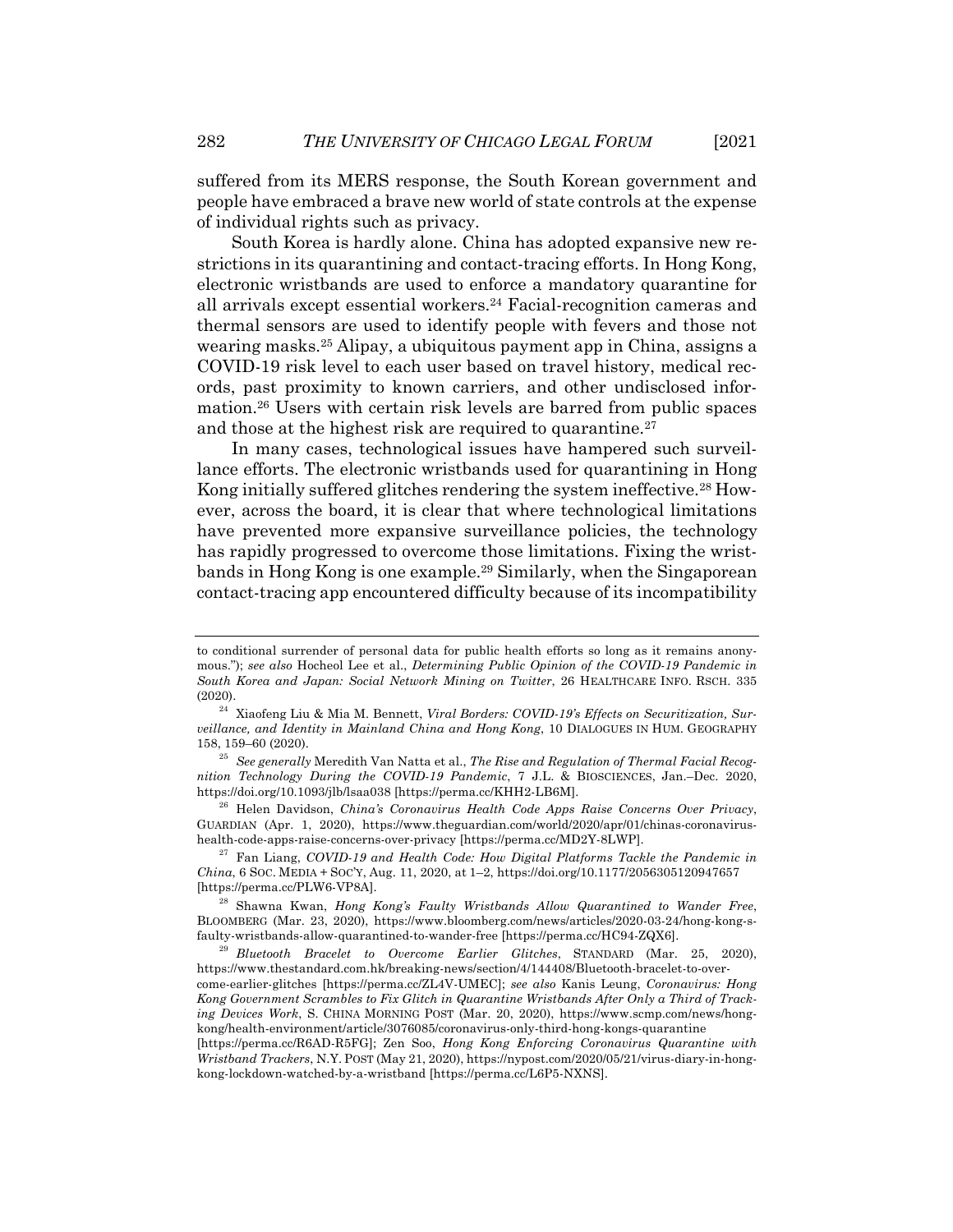with certain operating systems,<sup>30</sup> Singapore was able to quickly release a new phone-independent contact-tracing token that could be distributed to citizens with incompatible phones and without phones. With the token's release, Singapore made either the app or token required for access to public venues.31

South Korea's COVID-19 response has garnered strong public support.32 Experts similarly note the effectiveness of the surveillance policies in China and Singapore.33 Some have attributed such successes in containing the pandemic to traditions of state authority or cultures of collectivism.34 Experts have noted very different traditions and cultures in places like the United States,<sup>35</sup> and observers around the world have praised the approaches in China, South Korea, Taiwan, and Vietnam as superior to those in most European or North American countries.<sup>36</sup> Given the policy and attitude shifts following SARS and MERS, the privacy concerns in America and Europe now appear to many as naivete rather than ideological difference. In this view, the rest of the world may soon learn the lessons that many in East Asia have drawn from earlier infectious diseases.

Certain European countries have already seen the synthesis of individual rights and public health begin to come apart in controversies about the implementation of new technologies of tracking and surveillance. In Norway, the Norwegian Data Protection Authority (NDPA) stepped in to stop the country's Institute of Public Health (NIPH) from all data collection in its "Smittestopp" contact-tracing app.37 The NDPA

<sup>30</sup> Vivian Balakrishnan, Minister-in-Charge of the Smart Nation Initiative and Minister for Foreign Aff., Oral Reply at Second Session for the Parliamentary Sitting on June 5, 13th Parl. of Singapore (2020), https://www.smartnation.gov.sg/whats-new/speeches/parliamentary-sitting-on-5-june-2020 [https://perma.cc/LRZ4-6PZK].

<sup>31</sup> Dewi Nurjuwita, *TraceTogether App or Token to Be Made Compulsory at Public Venues by End December*, TIMEOUT SING. (Oct. 21, 2020), https://www.timeout.com/singapore/news/tracetogether-app-or-token-to-be-made-compulsory-at-public-venues-by-end-december-102120 [https://perma.cc/BUL8-TKKV].

<sup>32</sup> Park, *supra* note 23; *see also* Lee et al., *supra* note 23.

<sup>33</sup> Hafiz Syed Mohsin Abbas et al., *China Health Technology and Stringency Containment Measures During COVID-19 Pandemic: A Discussion of First and Second Wave of COVID-19*, 11 HEALTH & TECH. 405, 409 (2021); Yue Yan et al., *COVID-19 in Singapore: Another Story of Success*, 12 INT'L J. MATHEMATICS FOR INDUS. 9 (2020).

<sup>34</sup> *See, e.g.*, Peter Dizikes, *When Culture Clashes with COVID-19*, MIT NEWS (June 25, 2020), https://news.mit.edu/2020/when-culture-clashes-covid-19-0625 [https://perma.cc/2FDZ-FZNS].

<sup>35</sup> Brian Y. An & Shui-Yan Tang, *Lessons from COVID-19 Responses in East Asia*, 50 AM. REV. PUB. ADMIN. 790, 791 (2020); You, *supra* note 20; Katharine N. Destler, *Creating a Performance Culture: Incentives, Climate, and Organizational Change*, 46 AM. REV. PUB. ADMIN. 201 (2016).

<sup>36</sup> Swee Kheng Khor & David Heymann, *An Asian Pandemic Success Story*, FOREIGN AFFS. (Sept. 21, 2020), https://www.foreignaffairs.com/articles/united-states/2020-09-21/283rego-pandemic-success-story [https://perma.cc/2XF9-TNQA].

<sup>37</sup> *NIPH Stops Collection of Personal Data in Smittestopp*, *supra* note 16.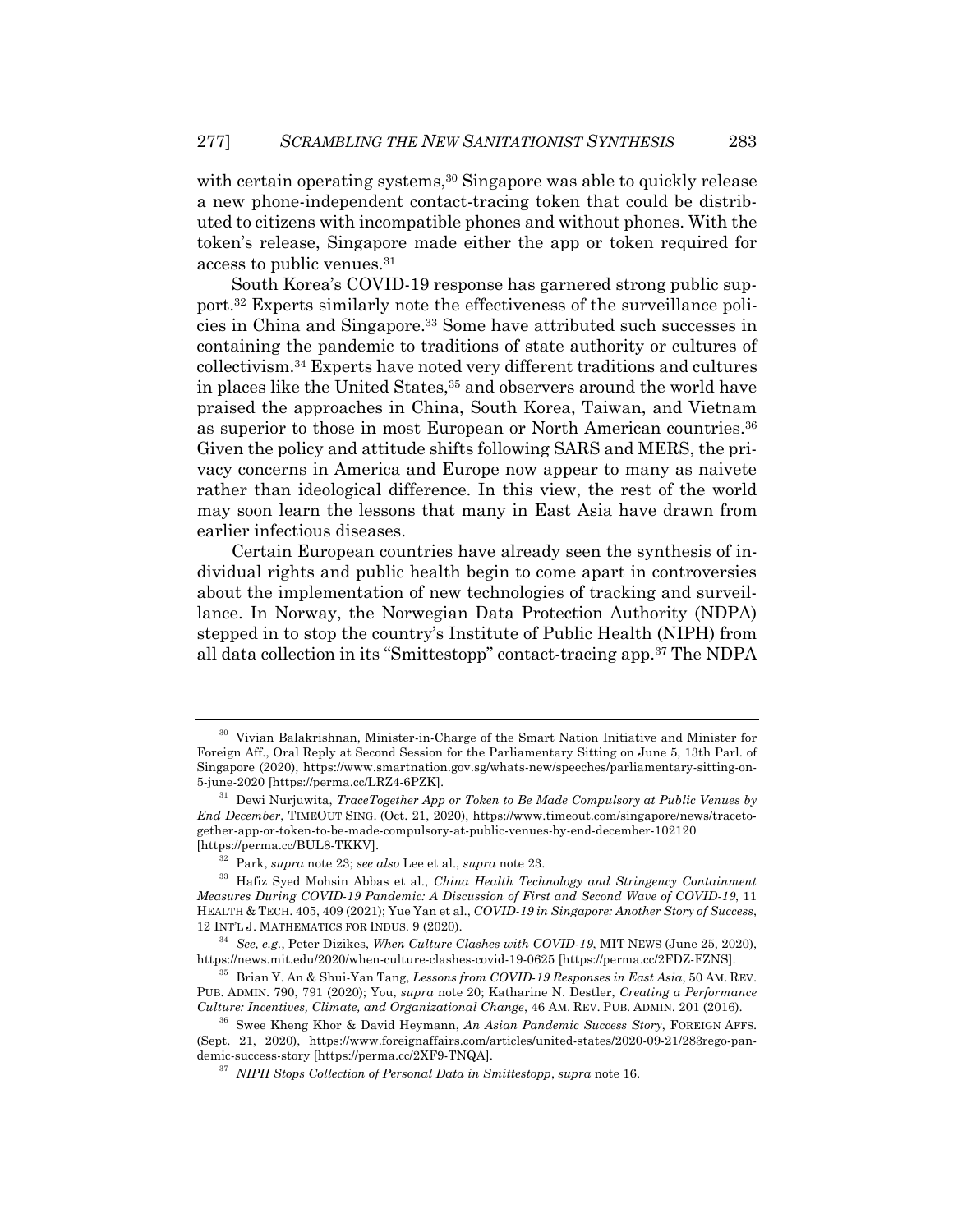deemed data such as GPS logs to be too invasive. Evoking the old tragedy view, NIPH Director-General Camilla Stoltenberg responded that this action would cause "a reduced ability to combat ongoing transmission."38 The pandemic, she observed, was still in progress, and, as she saw it, Norway would be worse off in a world "without the Smittestopp app."39 Nonetheless, the data protection officials insisted that individual rights took priority and that Smittestopp was on the wrong side of the balance in an inevitable conflict between public health surveillance and privacy rights.40

To be sure, in many ways the synthesis of public health and civil liberties has held strong during the COVID-19 moment. In the U.K., researchers have emphasized anew the importance of public trust in the adoption of new technologies.41 Even in South Korea, limits on the new surveillance and tracking programs have emerged; the aforementioned policy of releasing information on infected individuals, for example, was refined after patient harassment seemed to disincentivize testing.42 In some ways, the lessons taken from the HIV/AIDS epidemic persist into the digital age. Widespread adoption is key to the effectiveness of contact-tracing apps. Automated technology has not completely eliminated the need for the public to report their symptoms, get tested, or list their close contacts—at least not yet. The development of thermal sensors, facial recognition, and position tracking may still undo even these residual obstacles to collective control.

Whether the late twentieth-century synthesis can survive these new technologies is now in serious doubt, in a way that was simply unimaginable in the 1980s. Quarantines around the world and widespread testing requirements to enter public spaces stand for the possibility of tremendous new levels of state control. Tech-enabled restrictions on entering public spaces absent testing in places like China and Singapore, for example, make effective testing mandates easier than ever to adopt. Similarly, while symptoms such as headaches or fatigue must be willingly reported, the capability of thermal sensors to detect fevers reduces the need for voluntary participation in public health programs. As the effectiveness and pervasiveness of these technologies grow, we may see

<sup>38</sup> *Id*.

<sup>39</sup> *Id.*

<sup>40</sup> Ida Irene Bergstrøm, *Norway's Coronavirus Tracing App Halted by Data Protection Authority—Too Invasive and Not Useful*, SCI. NOR. (June 16, 2020), https://sciencenorway.no/covid19-epidemic-society-and-culture/norways-coronavirus-tracing-app-halted-by-data-protection-author-

ity—too-invasive-and-not-useful/1699843 [https://perma.cc/PR2K-BN7Q]. <sup>41</sup> Carly Kind, *Exit Through the App Store?*, 1 PATTERNS, June 12, 2020, at 3 (previewing

*COVID-19 Rapid Evidence Review*, ADA LOVELACE INST. (2020)).

<sup>42</sup> Natasha Singer & Choe Sang-Hun, *As Coronavirus Surveillance Escalates, Personal Privacy Plummets*, N.Y. TIMES (Apr. 17, 2020), https://www.nytimes.com/2020/03/23/technology/coronavirus-surveillance-tracking-privacy.html [https://perma.cc/P5E2-WNMH].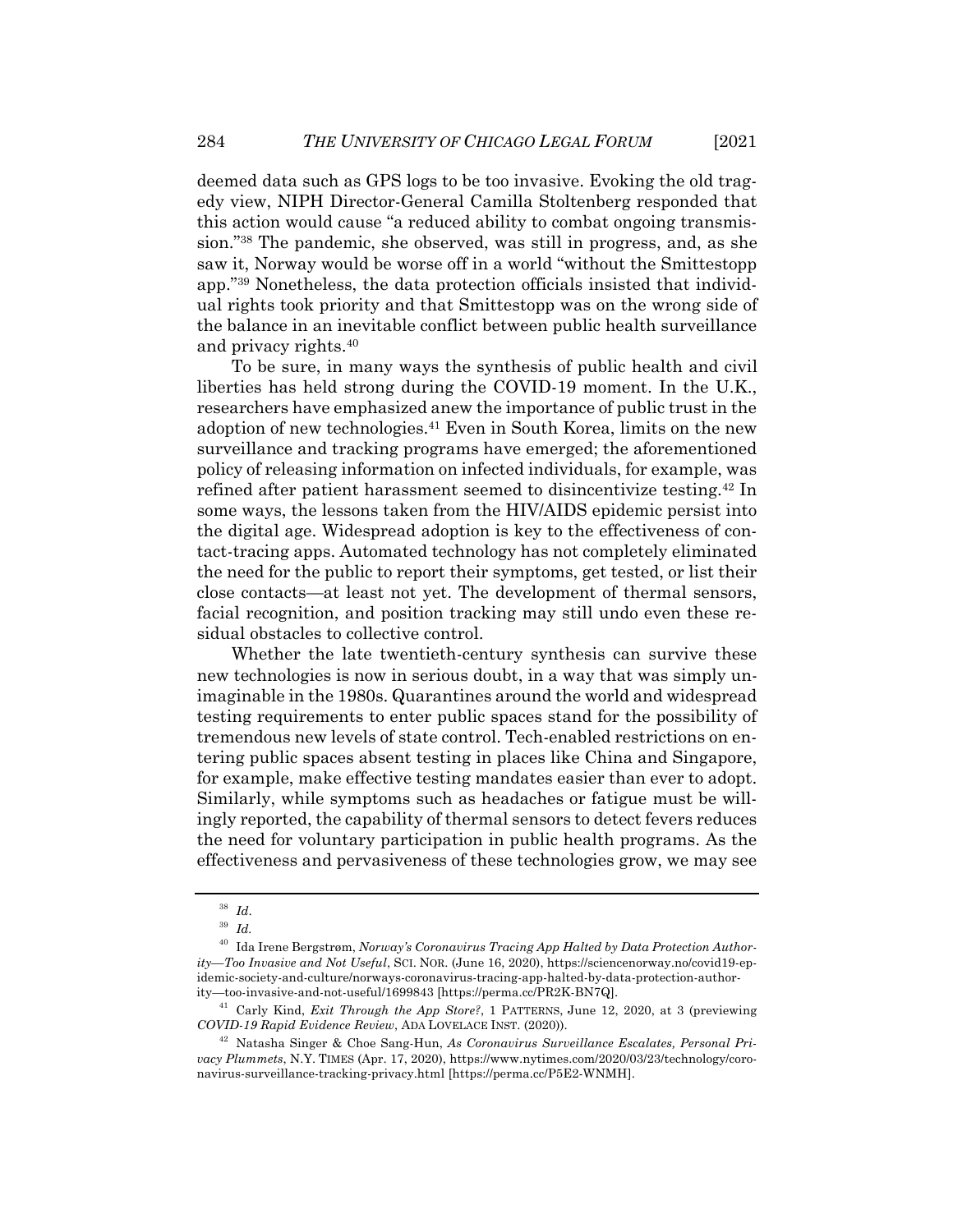the old tragic relationship between public health and individual rights surge back into view.

#### III. TRAGEDY REMIXED

If novel technologies threaten to reestablish the tragic model along one dimension, we are also witnessing an unprecedented effort to assert a new set of individual rights in opposition to public health limits in the era of COVID-19. In particular, bitter partisan polarization has produced a surge of individual rights claims—claims that are resurrecting the tragic conception from the other direction.

A new libertarian formulation of pandemic-era rights has led to new and stunningly aggressive assertions of rights against public health measures. If the old tragic view held that public health and civil liberties were valuable public commitments at loggerheads with one another, the new libertarian rights claims during the COVID-19 pandemic imagine individual rights as having priority in a righteous struggle with technocratic tyrants. Such new controversies are not so much about tragedy as they are about culture war.

Consider the high-profile cases that have gone all the way to the U.S. Supreme Court. In November 2020, the Court enjoined enforcement of New York State's restrictions on attendance at religious services. The decision, which came in the case of *Roman Catholic Diocese of Brooklyn v. Cuomo*, <sup>43</sup> ruled that attendance limits in zones classified as high-risk for infection unconstitutionally violated New Yorkers' right to the free exercise of their religions.44 Concurring in the judgment of the Court, Justice Neil Gorsuch denounced the attendance limits as a "radical" break "from the First Amendment's terms and long-settled rules."45 The truth is quite the opposite: religious rights claims have surged forward in this pandemic like never before, despite a long history of pandemic-era limits on religious gatherings.<sup>46</sup> Even more startling was Justice Gorsuch's extended effort to minimize the significance of the century-old decision in *Jacobson*, not for the purpose of synthesizing rights and public health as mutually reinforcing, but for the purpose of asserting individual rights over the authority of public health

<sup>43</sup> 141 S. Ct. 63 (2020) (per curiam).

<sup>44</sup> *Id.* at 66.

<sup>45</sup> *Id.* at 70 (Gorsuch, J., concurring).

<sup>46</sup> *See* WITT, *supra* note 7, at 118; *see also* JOHN M. BARRY, THE GREAT INFLUENZA: THE STORY OF THE DEADLIEST PANDEMIC IN HISTORY 328–47 (2004); Dorothy Ann Pettit, A Cruel Wind: America Experiences Pandemic Influenza, 1918–1920, A Social History 119 (1976) (Ph.D. dissertation, University of New Hampshire).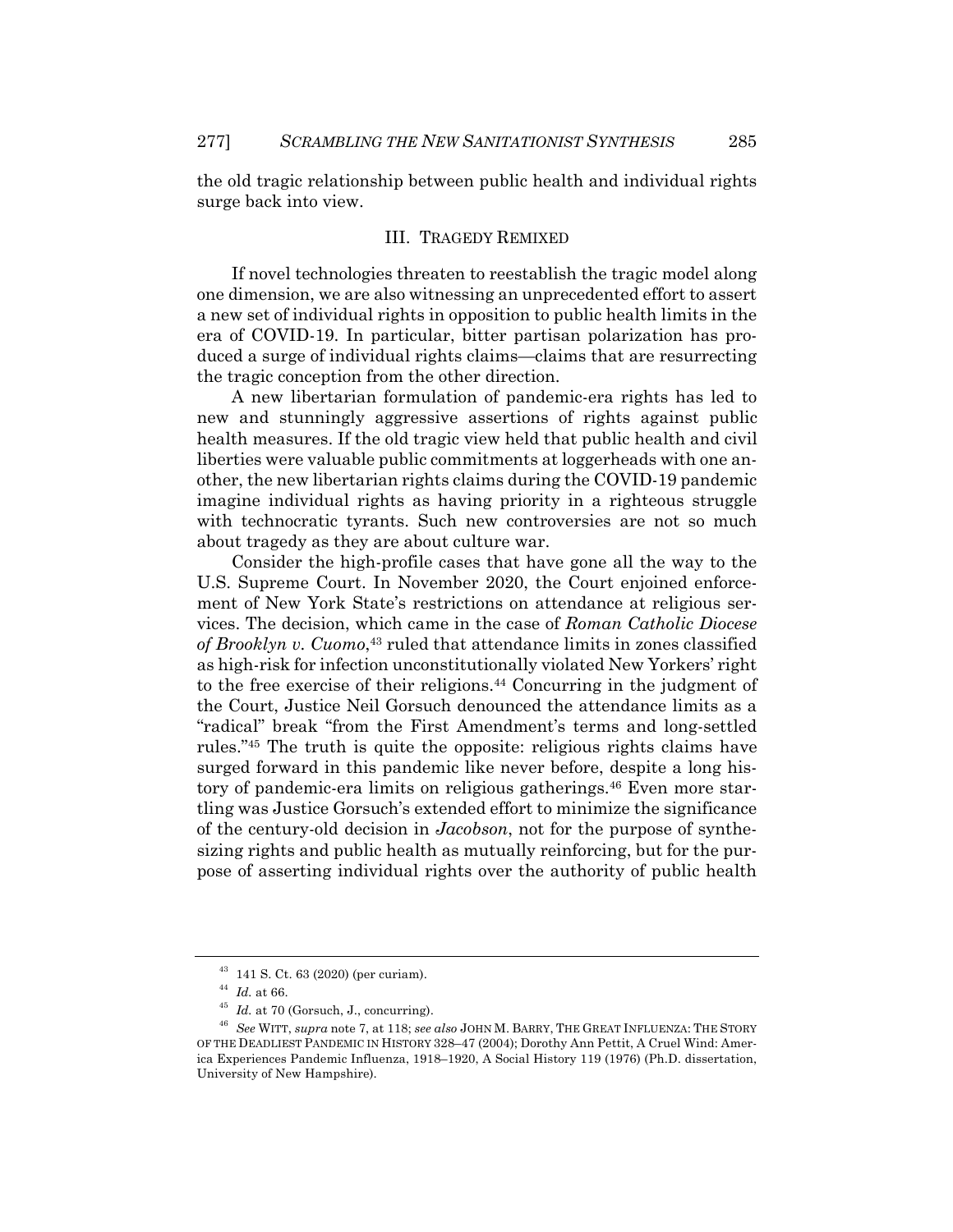rules.47 The Court's decision in *Roman Catholic Diocese* and Justice Gorsuch's concurrence did not even entertain the rationales offered by state officials for the distinctive and more restrictive regulations imposed on religious services. Religious gatherings, public health experts reasonably believe, pose special public health challenges.<sup>48</sup> Traditions of interpersonal contact, singing, and prolonged presence make religious gatherings very different for infection-risk purposes than activities like shopping. States, moreover, have grave difficulty regulating religious practices within services, for both practical and constitutional reasons.

In February 2021, in the case of *South Bay United Pentecostal Church v. Newsom*, <sup>49</sup> the Court enjoined enforcement of California's ban on indoor religious services in areas characterized by widespread infection. Once again, Justice Gorsuch wrote separately (this time for Justices Clarence Thomas and Samuel Alito), asserting that states may not "demand that individual rights give way to collective interests."50 The observation is a truism, of course. Once one defines the activity in question as an individual right, the collective interests give way. The entire problem is to decide on the scope of the right in the first place. But in the Court's bold new individual rights jurisprudence, the tragedy is no longer that rights must give way to public health. Today, the tragedy is that public health must give way to rights. The *Jacobson* model is in retreat.

Indeed, as I write this, the retreat has devolved into a rout. In April 2021, the Court extended the new line of cases to grant an injunction blocking enforcement of California's pandemic limits on indoor at-home religious gatherings. In *Tandon v. Newsom*, <sup>51</sup> the Court held in an unsigned *per curiam* opinion that the Constitution requires application of strict scrutiny whenever government regulations "treat *any* comparable secular activity more favorably than religious exercise."52 The state, however, had not met its burden to show that comparable activities treated more favorably posed a lesser risk. In dissent, Justice Kagan protested that the state and the lower courts had amply documented the greater risks associated with at-home gatherings than at commercial establishments.53 But to no avail.

<sup>47</sup> *Roman Catholic Diocese*, 141 S. Ct. at 71 ("[W]e may not shelter in place when the Constitution is under attack.").

<sup>48</sup> Brief for Respondent at 30, Roman Catholic Diocese of Brooklyn v. Cuomo, 141 S. Ct. 63 (2020) (per curiam) (No. 20A87).

<sup>49</sup> 141 S. Ct. 716 (2021).

<sup>50</sup> *Id.* at 718 (statement of Gorsuch, J.).

 $51$  141 S. Ct. 1294 (2021) (per curiam).

<sup>52</sup> *Id.* at 1296 (citing *Roman Catholic Diocese*, 141 S. Ct. at 67–68).

<sup>53</sup> *Id.* at 1298 (Kagan, J., dissenting).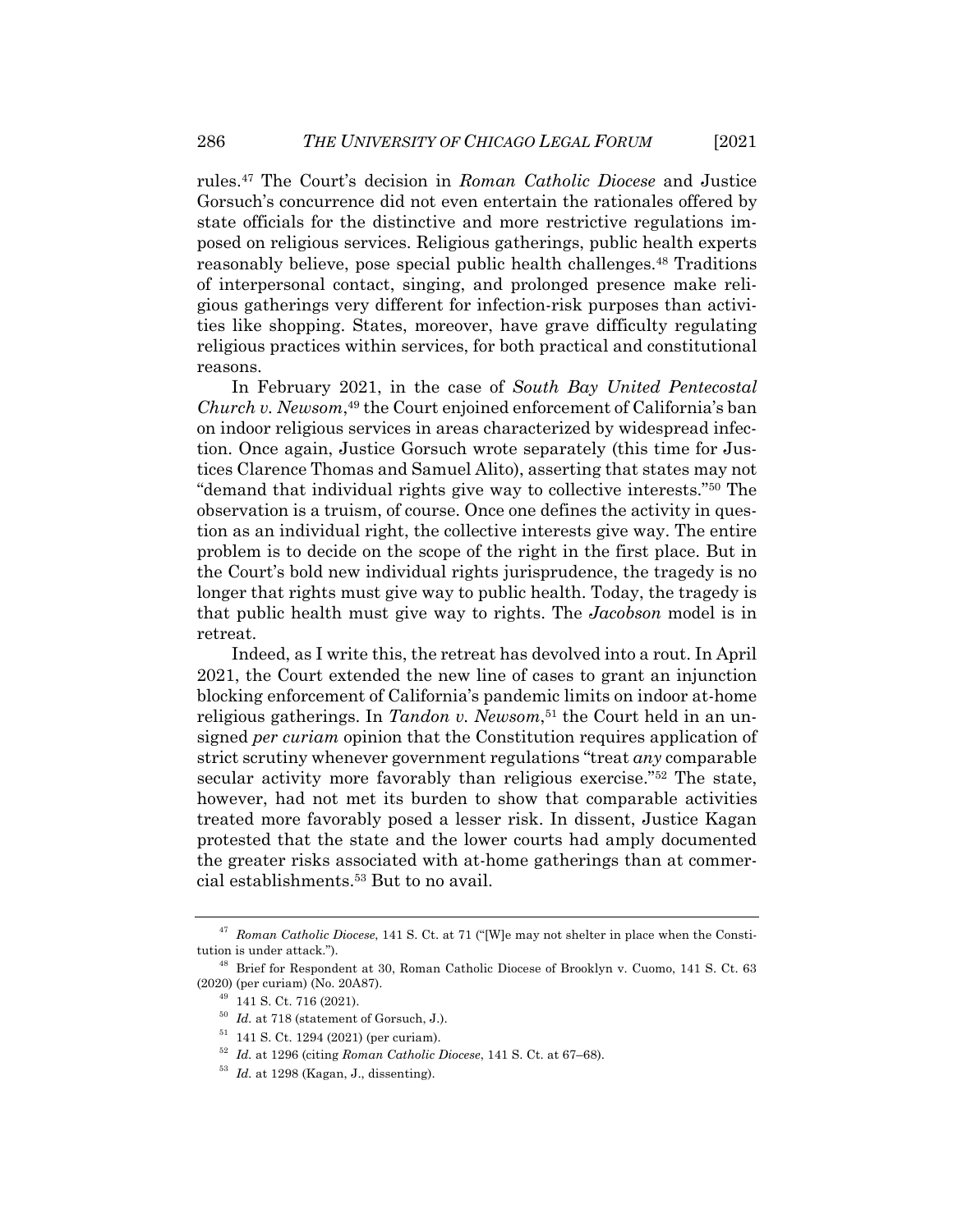The new religious freedom cases do not come out of thin air; nor have they been limited to the U.S. Supreme Court. The cases come out of a new and concerted program of legal action in which Christian advocacy groups have made coordinated efforts to challenge public health doctrines in the name of civil liberties.54 Advocacy groups such as Alliance Defending Freedom, Liberty Counsel, and First Liberty Institute have challenged such doctrines across the country. In Kentucky, the First Liberty Institute won a religious freedom suit against state COVID-19 regulations.55 In Oregon, Alliance Defending Freedom sued the governor on behalf of churches seeking to challenge the state's COVID-19 rules<sup>56</sup> and gained a favorable ruling in the lower state courts before losing at the Oregon Supreme Court.57 Similar litigations have taken place in states around the country, many of them gaining momentum from the U.S. Supreme Court's decisions in *Roman Catholic Diocese* and *South Bay United Pentecostal*. 58

Meanwhile, related claims against COVID-19 regulations have gone forward alongside the religious liberty suits. By one count, more than 400 suits had been filed against pandemic controls by the end of 2020.59 In Wisconsin, the state supreme court enjoined the state's business-closure and stay-at-home orders on the ground that the executive branch had exceeded its authority under the relevant state laws.60 The majority opinion in the case avoided a holding on any individual right under the state or federal constitutions, but a concurring opinion by Justice Daniel Kelly made clear that concerns about individual rights were close to the Wisconsin justices' minds: "This comprehensive claim

<sup>54</sup> Andrew Lewis & Daniel Bennett, *Church Closures, Religious Freedom, and the Coronavirus Pandemic: Assessing the Christian Legal Movement's Response*, CANOPY F. (Oct. 2, 2020), https://canopyforum.org/2020/10/02/church-closures-religious-freedom-and-the-coronavirus-pandemic/ [https://perma.cc/48U9-L6XA].

<sup>55</sup> On Fire Christian Ctr. v. Fischer, 453 F. Supp. 3d 901 (W.D. Ky. 2020).

<sup>56</sup> *Oregon Governor Sued over COVID-19 Order that Allows Numerous Gatherings, Restricts Churches*, ALL. DEFENDING FREEDOM (May 26, 2020), https://adfmedia.org/press-release/oregongovernor-sued-over-COVID-19-order-allows-numerous-gatherings-restricts [https://perma.cc/8A63-PPS7].

<sup>57</sup> Karina Brown, *Oregon Judges Take Fight Over Reopening Churches to Mat*, COURTHOUSE NEWS SERV. (May 26, 2020), https://www.courthousenews.com/oregon-judges-take-fight-over-reopening-church-to-mat/ [https://perma.cc/M522-3LFE]; Conrad Wilson & Dirk VanderHart, *Oregon Supreme Court Rules Against Churches Challenging COVID-19 Restrictions*, OR. PUB. BROAD. (June 12, 2020), https://www.opb.org/news/article/oregon-supreme-court-coronavirus-COVID-19 restrictions-ruling/ [https://perma.cc/YAA7-QQHR].

<sup>58</sup> *See, e.g.*, Capitol Hill Baptist Church v. Bowser, 496 F. Supp. 3d 284 (D.D.C. 2020); Elkhorn Baptist Church v. Brown, 466 P.3d 30 (Or. 2020); Tandon v. Newsom, 141 S. Ct. 1294 (2021) (per curiam).

<sup>59</sup> John Fabian Witt & Kiki Manzur, *How U.S. Pandemic Restrictions Became a Constitutional Battlefield*, FOREIGN AFFS. (Dec. 31, 2020), https://www.foreignaffairs.com/articles/united-states /2020-12-31/how-us-pandemic-restrictions-became-constitutional-battlefield [https://perma.cc/CG8G-4RHG].

 $60$  Wis. Leg. v. Palm, 942 N.W.2d 900 (Wis. 2020).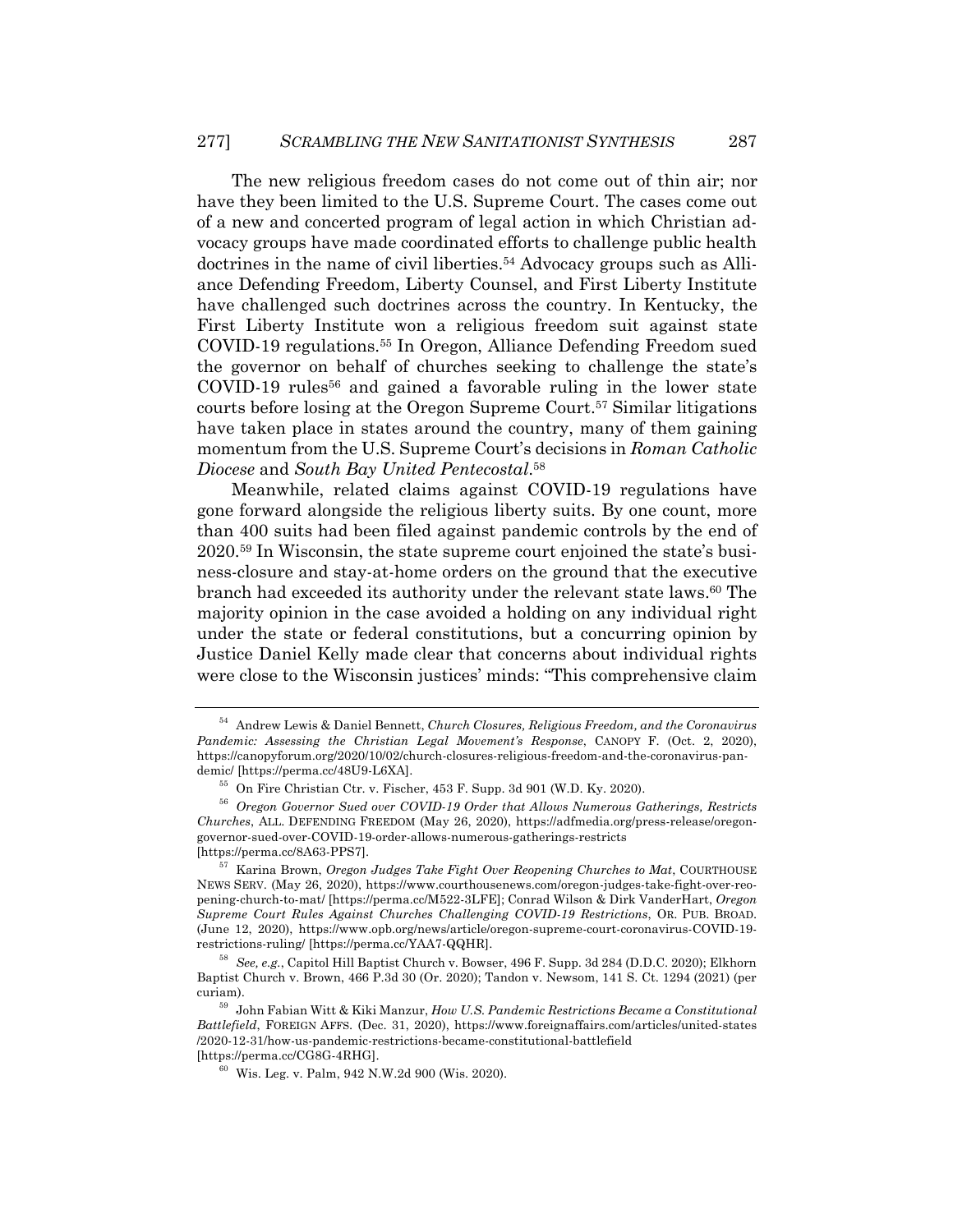to control virtually every aspect of a person's life," he wrote, "is something we normally associate with a prison, not a free society governed by the rule of law."61 In Michigan, a similar decision by the state's supreme court went a step further and turned concerns by the court majority about individual rights into a constitutional ruling striking down the state legislature's delegation of broad emergency powers to the governor.<sup>62</sup> The delegation had been in place for three-quarters of a century without challenge.<sup>63</sup> But in the newly assertive legal atmosphere of the COVID-19 pandemic, the Michigan law fell.

Crucially, the new legal arguments against public health measures gain traction by their connection to one of the nation's two major political parties. Time and again, such cases have had a strongly partisan structure. Former President Donald Trump, a Republican, promised to override Democratic state governors and to reopen churches.64 In the end he did no such thing, at least not directly. But courts animated by similar suspicions of expert public health regulation finished what the former president had not. Regulations issued by Democratic Party-affiliated governors came under fire from judges and justices affiliated with or nominated by the Republican Party.65

The partisan structure of such disputes is ominous and important in its own right. For purposes of this Article, the point is to illustrate the power of the challenge to the late twentieth-century sanitarian synthesis. The hopeful dream of late twentieth- and early twenty-first-century public health lawyers is now under fierce pressure on all sides. New technologies allow states previously unthinkably broad capacities in the control of populations. A partisan-fueled social movement asserts and wins on rights claims of unprecedented scope. Individual rights and public health seem to be at war once again.

But a new tragedy is not inevitable. The social response to the pandemic has also made visible new ways of conceptualizing the individual and the social and new ways of organizing social life around questions

 $61$  *Id.* at 939 (Daniel, J., concurring).

<sup>62</sup> *In re* Certified Questions from U.S. Dist. Ct., W.D. Mich., S. Div., 958 N.W.2d 1, 31 (Mich. 2020).

<sup>63</sup> The Emergency Powers of the Governor Act, MICH. COMP. LAWS § 10.31 *et seq*.

<sup>64</sup> Jeffrey Haynes, *Donald Trump, the Christian Right and COVID-19: The Politics of Religious Freedom*, 10 LAWS, Jan. 30, 2021, at 11, https://doi.org/10.3390/laws10010006 [https://perma.cc/864J-QXKH].

<sup>65</sup> John Fabian Witt, *Republican Judges Are Quietly Upending Public Health Laws*, N.Y. TIMES (Oct. 15, 2020), https://www.nytimes.com/2020/10/15/opinion/coronavirus-healthcourts.html [https://perma.cc/8KT6-EHNU]; *see also* Witt & Manzur, *supra* note 59. Of course, plenty of Republican-affiliated jurists, led by Chief Justice John Roberts, have voted to uphold pandemic regulations. The point is not that GOP-affiliation has required opposition to Democratic gubernatorial policy, but rather that the startling new trend of judicial opposition has been polarized along partisan lines.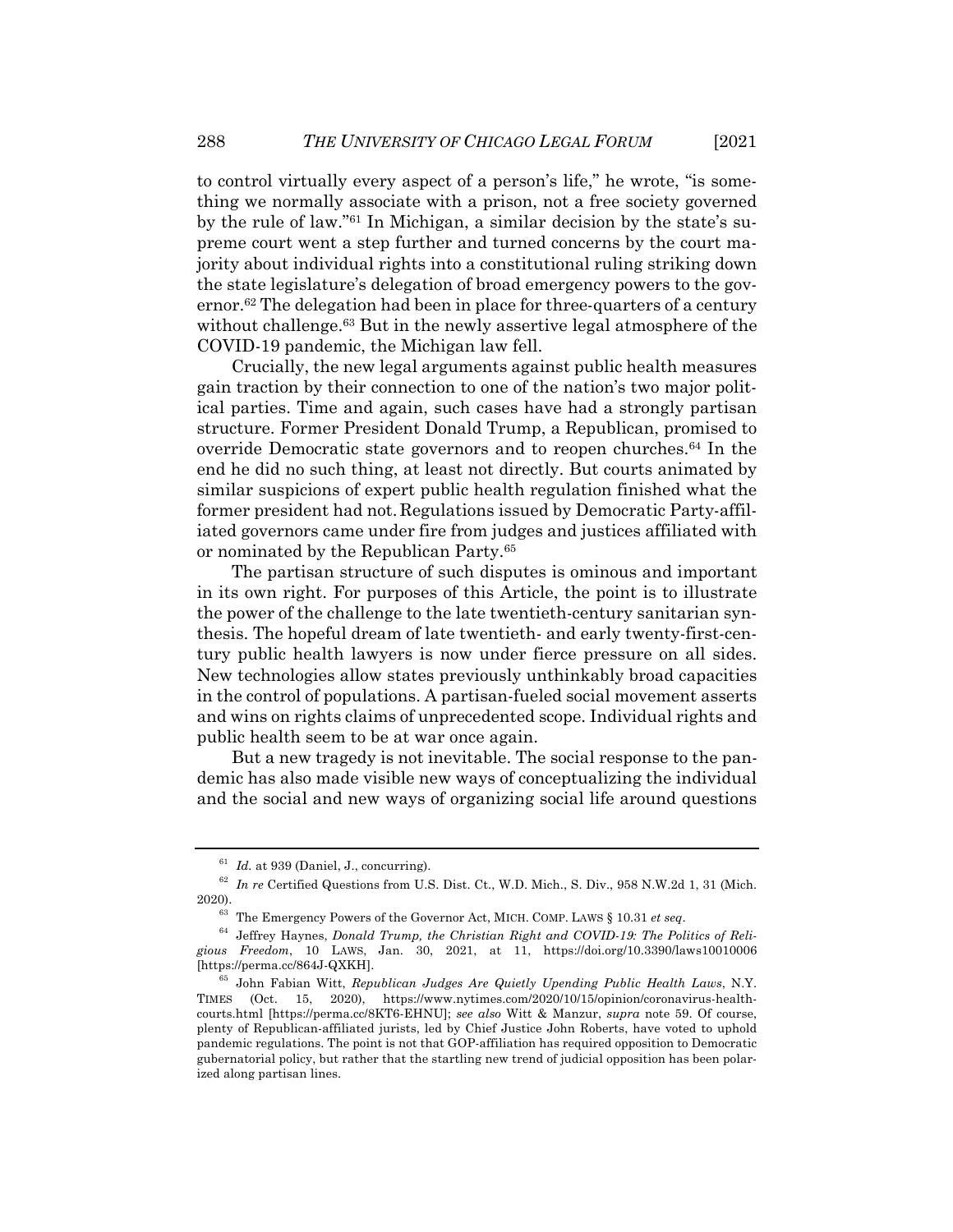of public health. In particular, the COVID-19 pandemic has reasserted the priority of a set of social rights that have been out of favor for decades.

### IV. A MERGER OF CIVIL LIBERTIES AND SOCIAL RIGHTS?

Even as new individual rights claims circulated, the COVID-19 pandemic also produced a new model of social rights in interesting and sometimes surprising ways.

Since at least the time of *Jacobson*, and in fact since long before, thinking about the conflict between public health and civil liberties has imagined that the rights in question are traditional negative individual rights: the right *not* to be vaccinated, the right *not* to wear masks, or the right *not* to have one's freedom of movement inhibited, for example. But COVID-19 raises a new prospect. More than other emergent diseases over the past half-century, the new pandemic has emphasized the value of social rights.

The social conception of liberty was a submerged thread already in Justice Harlan's *Jacobson* opinion: "Real liberty for all," he explained, "could not exist under the operation of a principle which recognizes the right of each individual person . . . regardless of the injury that may be done to others."66 If Harlan was right, then many traditional conceptions of civil liberties will be inapt in public health settings.67 Harlan's "real liberty" is an alternative mode of flourishing. It conceives individual autonomy as dangerous to human flourishing, and it requires social provision of public health goods. British sociologist Graham Scambler suggests that COVID-19 is functioning as what the sociologist Harold Garfinkel labeled a "breaching experiment"—a disruption of the normal social order that illuminates a society's underlying rules and their shortcomings.68 In the United States in 2020 and early 2021, this meant revelations about the stark costs of the private provision of basic social goods.

Consider the ways in which COVID-19 has scrambled the delivery of health care in the United States. At the outset of the pandemic, it

<sup>66</sup> *Id.* at 26.

 $^{67}$  Even saying it this way risks anachronism—the phrase civil liberties was essentially unknown in the United States until 1917. On the origins of the phrase "civil liberties," see JOHN FABIAN WITT, PATRIOTS AND COSMOPOLITANS: HIDDEN HISTORIES OF AMERICAN LAW ch. 3 (2009); *see also* Christopher W. Schmidt, *The Civil Rights-Civil Liberties Divide*, 12 STAN. J. C.R. & C.L. 1 (2016).

<sup>68</sup> Graham Scambler, *Pandemic as a 'Breaching Experiment' in Social Order*, DISCOVER SOC'Y (Mar. 17, 2020), https://discoversociety.org/2020/03/17/pandemic-as-a-breaching-experiment-insocial-order/ [https://perma.cc/X4VZ-DCEU]; *see also* Harold Garfinkel, *A Conception of and Experiments with 'Trust' As a Condition of Stable Concerted Actions*, *in* MOTIVATION & SOC. INTERACTION: COGNITIVE DETERMINANTS 187 (O.J. Harvey ed., 1963).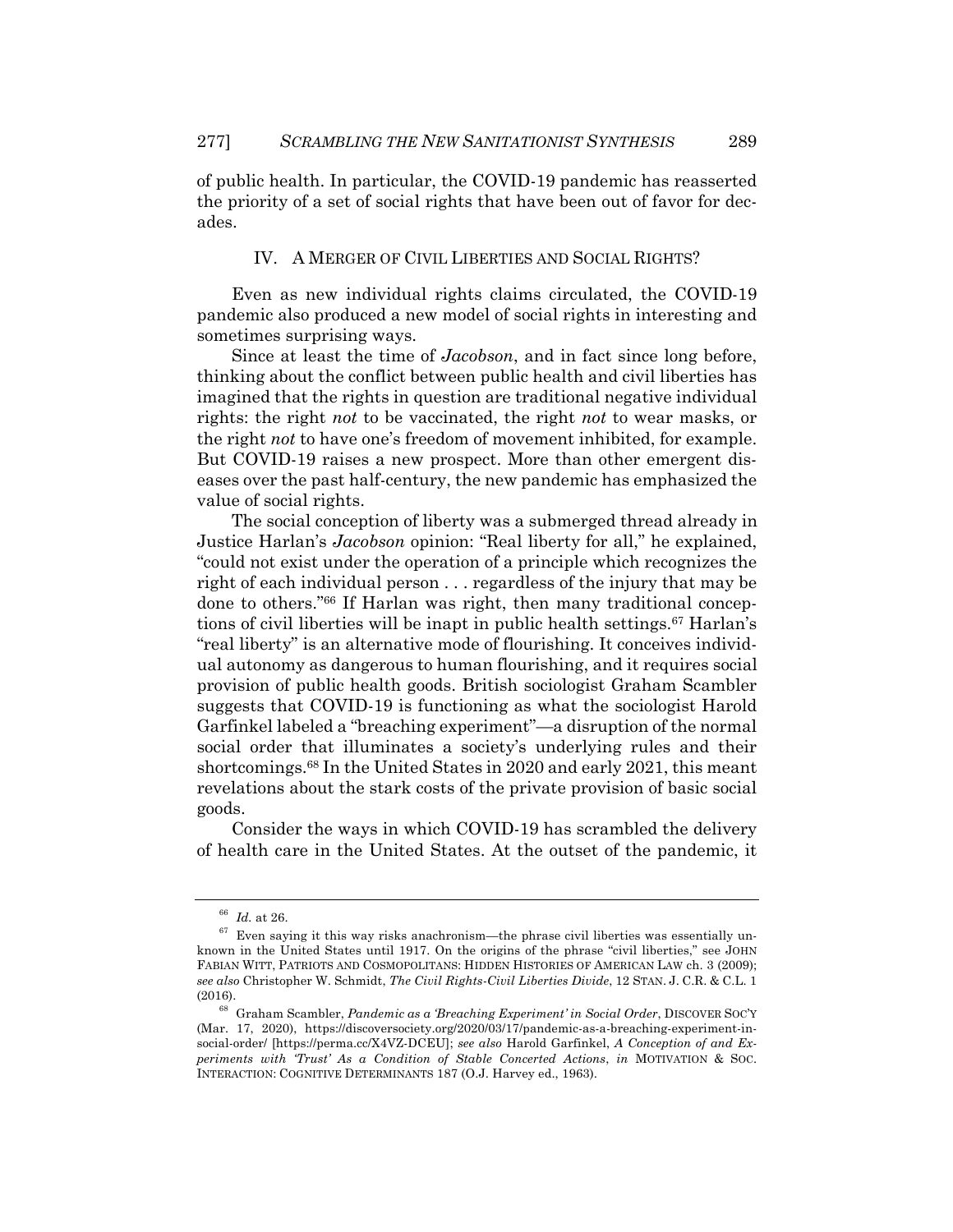quickly became clear that the traditional private provision of care through insurance and employers would poorly suit a health crisis of global scale.69 Researchers warned early on that, in a COVID-19 recession, the ranks of the uninsured would increase with unemployment.<sup>70</sup> Amid warnings of extreme job loss, the privatized system of health care through employment seemed to invite disaster.71

Health care policy soon responded. Public pressure from members of Congress led the Centers for Disease Control and Prevention (CDC) to provide free COVID-19 testing early in the pandemic.72 In the Families First Coronavirus Response Act (FFCRA), enacted in March 2020, Congress expanded Medicaid eligibility, increased the federal share of Medicaid payments, and eliminated cost sharing for COVID-19 testing.73 Later regulations required insurers to pay for COVID-19-related care even when delivered by out-of-network providers.74

To be sure, the basic private structure of American social provision remained in place. Those who argued that COVID-19 required universal public healthcare<sup>75</sup> found themselves disappointed. The United States did not follow Spain's example and nationalize hospitals.76 But in early 2021, the new presidential administration of President Joe

<sup>69</sup> Linda J. Blumberg & Cindy Mann, *Quickly Expanding Medicaid Eligibility As an Urgent Response to the Coronavirus Pandemic*, URBAN INST. 1 (Mar. 2020), https://www.urban.org/sites/default/files/publication/101910/quickly-expanding-medicaid-eligibility-as-an-urgent-response-to-the-coronavirus-pandemic\_3.pdf [https://perma.cc/8WJ8-M2ZR].

 $^{70}\,$   $Id.\;$  at 5.

<sup>71</sup> Nelson D. Schwartz, *Coronavirus Recession Looms, Its Course 'Unrecognizable',* N.Y. TIMES (Mar. 21, 2020), https://www.nytimes.com/2020/03/21/business/economy/coronavirus-recession.html [https://perma.cc/D7HA-2FA4]; Steve Matthews, *US Jobless Rate May Soar to 30%, Fed's Bullard Says*, BLOOMBERG (Mar. 22, 2020), https://www.bloomberg.com/news/articles/2020- 03-22/fed-s-bullard-says-u-s-jobless-rate-may-soar-to-30-in-2q [https://perma.cc/9YGD-KQKT]; Mohamed A. El-Erian, *The Coming Coronavirus Recession and the Uncharted Territory Beyond*, FOREIGN AFFS. (Mar. 17, 2020), https://www.foreignaffairs.com/articles/2020-03-17/coming-coronavirus-recession [https://perma.cc/6HX3-C7NC].

<sup>72</sup> Meagan Flynn, '*Not Good Enough': How Rep. Katie Porter's Relentless Questioning Led the CDC Chief to Commit to Free Coronavirus Testing*, WASH. POST (Mar. 13, 2020), https://www.washingtonpost.com/nation/2020/03/13/coronavirus-testing-katie-porter/ 749C].

<sup>73</sup> Tricia Brooks & Andy Schneider, *The Families First Coronavirus Response Act: Medicaid and CHIP Provisions Explained*, GEO. U. HEALTH POL'Y INST., CTR. FOR CHILDREN & FAMILIES (2020).

<sup>74</sup> Additional Policy and Regulatory Revisions in Response to the COVID-19 Public Health Emergency, 85 Fed. Reg. 71,142 (Nov. 6, 2020) (to be codified in scattered sections of 42 C.F.R.).

<sup>75</sup> *See, e.g.*, Alison P. Galvani et al., *The Imperative for Universal Healthcare to Curtail the COVID-19 Outbreak in the USA*, 23 LANCET: ECLINICAL MED. (May 17, 2020).

<sup>76</sup> Rob Wallace et al., *COVID-19 and Circuits of Capital*, 72 MONTHLY REV. 1 (May 1, 2020), https://monthlyreview.org/2020/05/01/covid-19-and-circuits-of-capital/ [https://perma.cc/URK3- SRWP].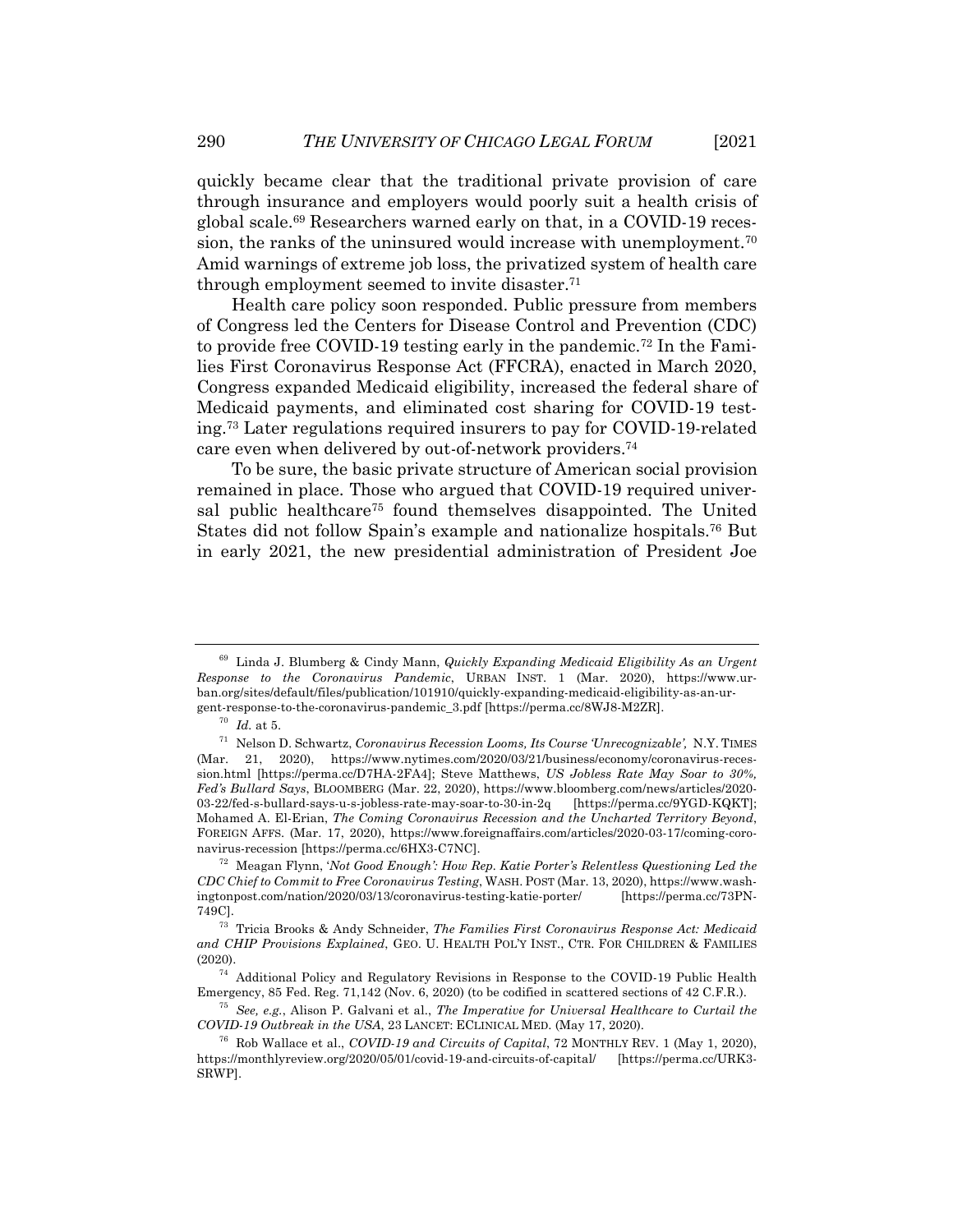Biden did invoke the Defense Production Act to convert factories to vaccine manufacturing.77 Polls show, too, that during the COVID-19 pandemic U.S. adults have become increasingly in favor of universal health care.78

Health care was not the only domain scrambled by COVID-19. The United States' notoriously narrow employment law79 posed real risks of community spread by leaving sick employees vulnerable to firing for time missed at work and by denying possibly infected workers basic rights to paid sick leave. Pre-pandemic research found that each week three million American employees went to work sick.<sup>80</sup> Once the pandemic arrived, such behavior posed grave risks to everyone. The problem was highlighted in March 2020, when a Metropolitan Transit Authority worker in New York showed up to work sick, resulting in the diverting of trains and closure of multiple stations.<sup>81</sup>

Such workplace dilemmas led to faster socialization of the risks in the employment relation than in virtually any time in modern American history. As the scale of the COVID-19 pandemic became clear, big employers like Walmart and Olive Garden were quick to implement extended sick leave policies.82 In the domain of legislation, the Healthy Families Act mandating paid sick leave had been stuck in Congress for well over a decade.<sup>83</sup> Suddenly in late March 2020, the FFCRA established such sick leave for COVID-19-related absences.<sup>84</sup> More recently, states like New York and California have stepped in and guaranteed

<sup>77</sup> Ari Holtzblatt et al., *COVID-19: The Biden Administration's First Deployment of the Defense Production Act*, JD SUPRA (Feb. 17, 2021), https://www.jdsupra.com/legalnews/COVID-19-thebiden-administration-s-9963366/ [https://perma.cc/U4FV-4FKT].

<sup>78</sup> During COVID-19, U.S. adults have become increasingly in favor of universal health insurance, an increased minimum wage, guaranteed two-week paid sick leave, and an active government. Colleen L. Barry et al., *Public Support for Social Safety-Net Policies for COVID-19 in the United States*, 110 AM. J. PUB. HEALTH 1811, 1812 (Dec. 1, 2020).

<sup>79</sup> *See, e.g.*, Jay M. Feinman, *The Development of the Employment at Will Rule*, 20 AM. J. LEGAL HIST. 118 (1976).

<sup>80</sup> Philip Susser & Nicolas R. Ziebarth, *Profiling the U.S. Sick Leave Landscape: Presenteeism Among Females*, 51 HEALTH SERVS. RSCH. 2305, 2306 (2016).

<sup>81</sup> David Meyer, *Queens Subway Left in Chaos after MTA Worker Shows Up Sick, Prompting Deep Clean*, N.Y. POST (Mar. 20, 2020), https://nypost.com/2020/03/20/queens-subway-left-inchaos-after-mta-worker-shows-up-sick-prompting-deep-clean [https://perma.cc/SN4J-Z969].

<sup>82</sup> Alexander Cheema-Fox et al., *Corporate Resilience and Response During COVID-19* (Harv. Bus. Sch. Acct. & Mgmt. Unit, Working Paper No. 20-108, 2020), https://ssrn.com/abstract=3578167 [https://perma.cc/JA7B-K887]; Stefanie Benjamin et al., *"We Can't Return to Normal": Committing to Tourism Equity in the Post-Pandemic Age*, 22 TOURISM GEOGRAPHIES 476, 478 (May 2020).

<sup>83</sup> Healthy Families Act, S. 932, 109th Cong. (2005).

 $^{84}$  DEP'T OF LAB., FAMILIES FIRST CORONAVIRUS RESPONSE ACT: EMP. PAID LEAVE RIGHTS (2020), https://www.dol.gov/agencies/whd/pandemic/ffcra-employee-paid-leave [https://perma.cc/U68B-TDUP].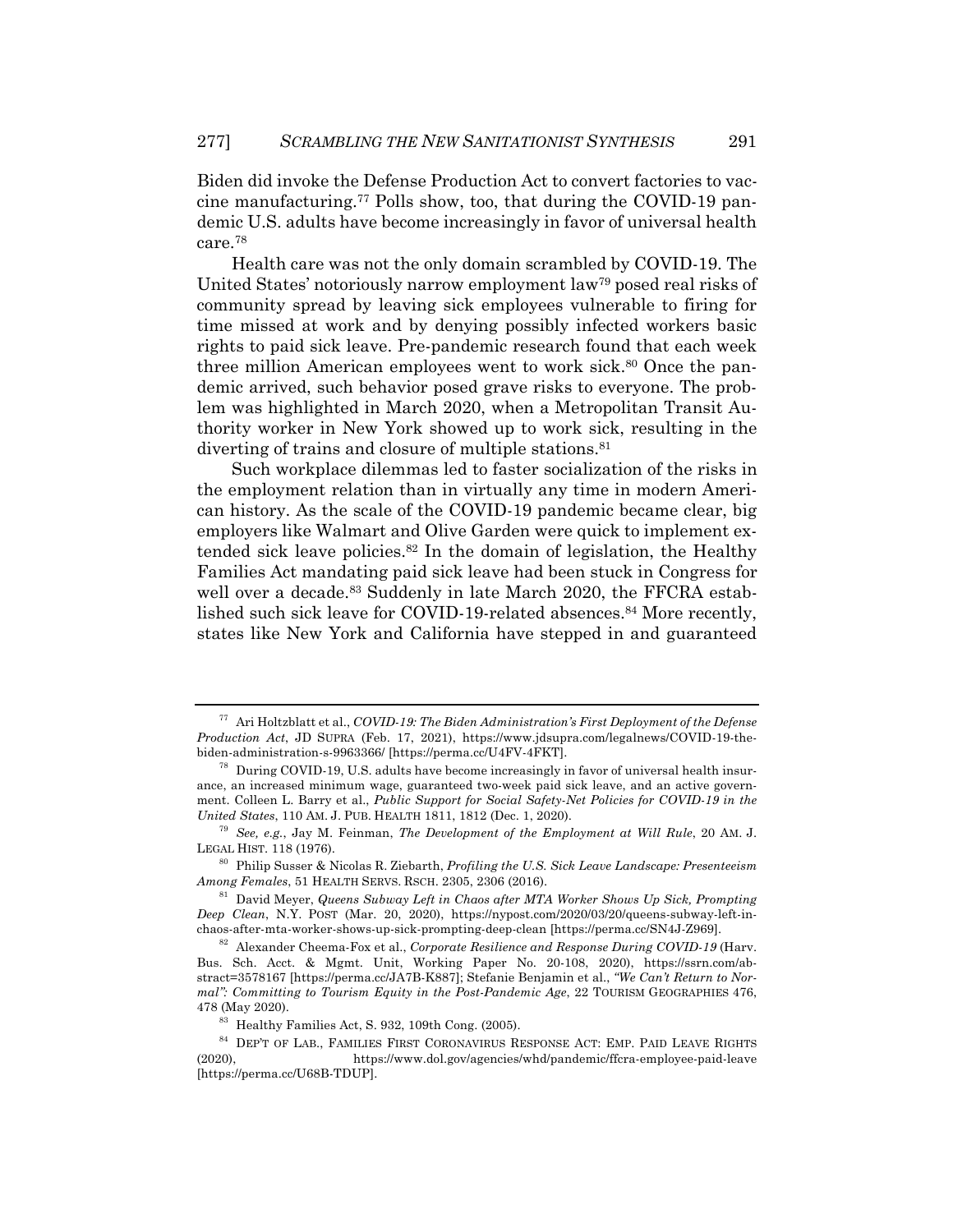many workers paid sick leave days.<sup>85</sup> Pressure for even more expansive sick leave policies continues.<sup>86</sup> Indeed, pressure for sick leave is one of the factors that produced ultimately failed efforts to unionize Amazon facilities in Alabama and elsewhere.<sup>87</sup>

Housing has also come under scrutiny as unemployment puts many Americans at risk of eviction. From Congress, the CARES Act<sup>88</sup> (officially the "Coronavirus Aid, Relief, and Economic Security Act") provided new funding for the Public Housing Operating Fund and for tenant-based rental assistance.89 The CDC announced unprecedented federal eviction moratoriums,<sup>90</sup> though the effort has recently run into difficulty in the courts.<sup>91</sup> Researchers and advocates assert the benefits of eviction moratoriums and progressive housing policies on public health outcomes.<sup>92</sup> Some contend that the COVID-19-era policies have not gone far enough and call for the creation of more temporary public shelters and a federal right to housing.<sup>93</sup>

In the law of pharmaceuticals, another push to socialize rights has arisen. The prominent public role in the design of vaccines like the one designed by Moderna has led many to call for a greater public role in

<sup>87</sup> Joseph Pisani, *Amazon Faces Biggest Union Push in Its History*, ABC NEWS (Mar. 29, 2021), https://abcnews.go.com/Business/wireStory/amazon-faces-biggest-union-push-history-76757854 [https://perma.cc/2N3Z-KMHG].

<sup>89</sup> *Id.*

 $^{90}$  Temporary Halt in Residential Evictions to Prevent the Further Spread of COVID-19, 85 Fed. Reg. 55,292 (Sept. 4, 2020).

<sup>85</sup> Howard Lavin et al., *Recent COVID-19-Related Employment Law Developments*, N.Y.L.J. (Apr. 19, 2021), https://www.law.com/newyorklawjournal/2021/04/19/recent-covid-19-related-employment-law-developments/ [https://perma.cc/ZE5F-9RYE].

<sup>86</sup> *See, e.g.*, Juan Vazquez et al., *Expanding Paid Sick Leave As a Public Health Tool in the COVID-19 Pandemic*, 62 J. OCCUPATIONAL & ENV'T MED. 598, 598 (Oct. 2020); Stefan Pichler et al., *COVID-19 Emergency Sick Leave Has Helped Flatten the Curve in the United States*, 39 HEALTH AFFS. 2197, 2203 (Dec. 2020); Zackary D. Berger et al., *COVID-19: Control Measures Must Be Equitable and Inclusive*, 368 BRIT. MED. J. 1 (Mar. 20, 2020); Barry et al., *supra* note 78.

<sup>88</sup> Pub. L. No. 116-136, 134 Stat. 281 (2020).

<sup>91</sup> *See, e.g.*, Terkel v. Ctrs. for Disease Control & Prevention, No. 6:20-cv-00564, 2021 WL 742877 (E.D. Tex. Feb. 25, 2021), *appeal filed*, No. 21-40137 (5th Cir. 2021); Skyworks, Ltd. v. Ctrs. for Disease Control & Prevention, No. 5:20-cv-2407, 2021 WL 911720 (N.D. Ohio Mar. 10, 2021).

<sup>92</sup> *See, e.g.*, Priya Pattath & Michael Landen, *Eviction Moratoriums and COVID-19*, VA. DEP'T OF HEALTH (Jan. 20, 2021), https://www.vdh.virginia.gov/coronavirus/2021/01/20/eviction-moratoriums-and-COVID-19/ [https://perma.cc/85CR-YAW6]; Anjalika Nande et al., *The Effect of Eviction Moratoria on the Transmission of SARS-CoV-2*, 12 NATURE COMMC'NS 1, 8 (Apr. 15, 2021); Kathryn M. Leifheit et al., Expiring Eviction Moratoriums and COVID-19 Incidence and Mortality 5 (Dec. 3, 2020) (unpublished manuscript), https://papers.ssrn.com/sol3/papers.cfm?abstract\_id=3739576 [https://perma.cc/596E-CHXP?type=image]; Emily A. Benfer et al., *Eviction, Health Inequity, and the Spread of COVID-19: Housing Policy as a Primary Pandemic Mitigation Strategy*, 98 J. URBAN HEALTH 1, 7 (2021).

<sup>&</sup>lt;sup>93</sup> HILARY MALSON & GARY BLASI, UCLA LUSKIN INST. ON INEQUALITY & DEMOCRACY, FOR THE CRISIS YET TO COME: TEMPORARY SETTLEMENTS IN THE ERA OF EVICTIONS 46 (2020); Bohdan Fasii et al., *The Right to Housing: During and After the COVID-19 Pandemic*, 10 IUS HUMANI L.J. 27, 41 (2021).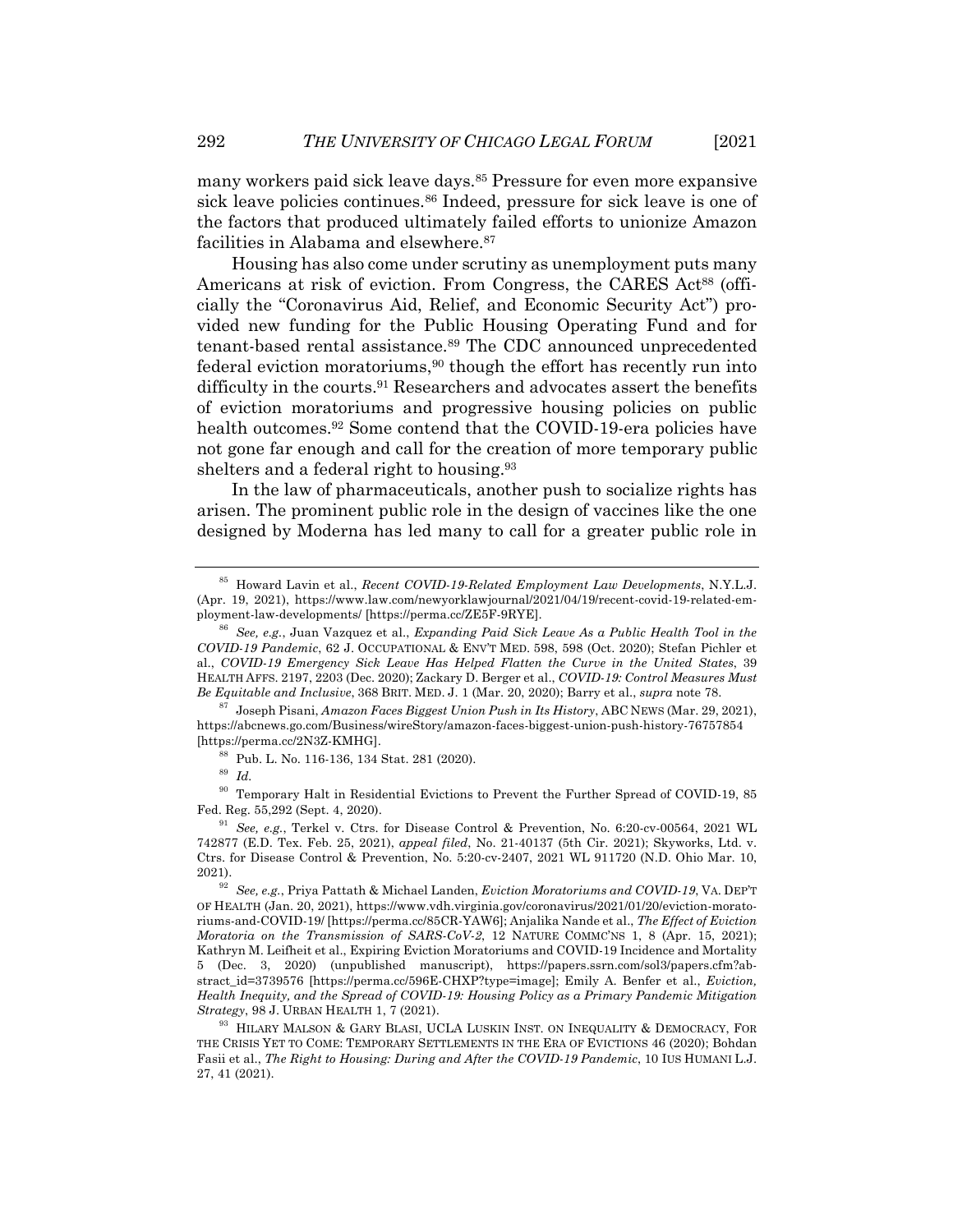their production and distribution.94 Issues like skyrocketing prices for the COVID-19 therapeutic known as Remdesivir have made the problem of pharmaceutical access salient in the public consciousness for perhaps the first time since the height of the HIV/AIDS crisis.<sup>95</sup> Moderna has pledged to not enforce its COVID-19-related patents during the pandemic,96 though many have expressed skepticism that such a pledge will acccomplish much.<sup>97</sup> Some scholars argue that since federal taxes paid for such patent production, they should already belong to the pub $lie.98$ 

On the international stage, COVID-19 has similarly revitalized the global debate surrounding drug patents.99 India and South Africa have requested the World Trade Organization to waive the enforcement of COVID-19 related patents.100 Though the United States and European Union have expressed opposition,<sup>101</sup> the scope of the COVID-19 pandemic seems to have strengthened the argument for weakening certain patent enforcement measures. What precedent will be set, and whether this global debate will be permanently shifted, remains to be seen.<sup>102</sup>

<sup>102</sup> Selam Gebrekidan & Matt Apuzzo, *Rich Countries Signed Away a Chance to Vaccinate the World*, N.Y. TIMES (Mar. 21, 2021), https://www.nytimes.com/2021/03/21/world/vaccine-patents-

<sup>94</sup> Valerie Bauman, *Government May Have Ownership or Rights to Coronavirus Vaccines*, BLOOMBERG L. (Mar. 20, 2020), https://news.bloomberglaw.com/health-law-and-business/government-may-have-ownership-or-rights-to-coronavirus-vaccines [https://perma.cc/3BGM-SDRU]; *see also* Amy Kapczynski & Aaron S. Kesselheim, '*Government Patent Use': A Legal Approach To Reducing Drug Spending*, 35 HEALTH AFFS. 791 (2016).

<sup>95</sup> Amy Kapczynski et al., *Remdesivir Could Be in Short Supply. Here's a Fix.*, N.Y. TIMES (July 28, 2020), https://www.nytimes.com/2020/07/28/opinion/remdesivir-shortage-coronavirus.html [https://perma.cc/RC59-DFXQ].

<sup>&</sup>lt;sup>96</sup> Statement by Moderna on Intellectual Property Matters During the COVID-19 Pandemic (Oct. 8, 2020), https://investors.modernatx.com/node/10066/pdf [https://perma.cc/R6HP-2NZ2].

<sup>97</sup> *MSF: Moderna's Decision to Not Enforce COVID-19 Vaccine Patents During the Pandemic Isn't Enough*, DRS. WITHOUT BORDERS (Oct. 8, 2020), https://www.doctorswithoutborders.org /what-we-do/news-stories/news/msf-modernas-decision-not-enforce-COVID-19-vaccine-patentsduring [https://perma.cc/EZ2D-WSRP].

<sup>98</sup> James Krellenstein & Christopher J. Morten, *The U.S. Government's Apparent Co-Ownership of Patents Protecting Remdesivir*, PREP4ALL COLLABORATION & N.Y.U. TECH. L. & POL'Y CLINIC (May 20, 2020), https://static1.squarespace.com/static/5e937afbfd7a75746167b39c /t/5ecd886c5699191ae9bad9ea/1590528109403/The+U.S.+Government%27s+Apparent+Co-Ownership+of+Patents+Protecting+Remdesivir+-+P4A+%26+NYU.pdf [https://perma.cc/F3WB-7JD8].

<sup>99</sup> *See, e.g.*, Roger Collier, *Drug Patents: Innovation v. Accessibility*, 185 CAN. MED. ASS'N. J. E379 (2013).

<sup>&</sup>lt;sup>100</sup> Request for Waiver from Certain Provisions of the TRIPS Agreement for the Prevention, Containment and Treatment of COVID-19 by India & South Africa, *Council for Trade-Related Aspects of Intellectual Property Rights*, WTO Doc. IP/C/W/669 (Oct. 2, 2020).

<sup>101</sup> Hannah Monicken, *U.S., EU Oppose WTO Effort to Waive IP Protections amid Pandemic*, INSIDE U.S. TRADE'S WORLD TRADE ONLINE (Oct. 20, 2020), https://insidetrade.com/daily-news/useu-oppose-wto-effort-waive-ip-protections-amid-pandemic [https://perma.cc/96QN-QDHN]; Thiru Balasubramaniam, *WTO TRIPS Council (October 2020): European Union Dismisses Concerns That IPRs Are a Barrier to COVID-19 Medicines and Technologies*, KNOWLEDGE ECOLOGY INT'L (Oct. 20, 2020), https://www.keionline.org/34275 [https://perma.cc/SQL7-DSLY].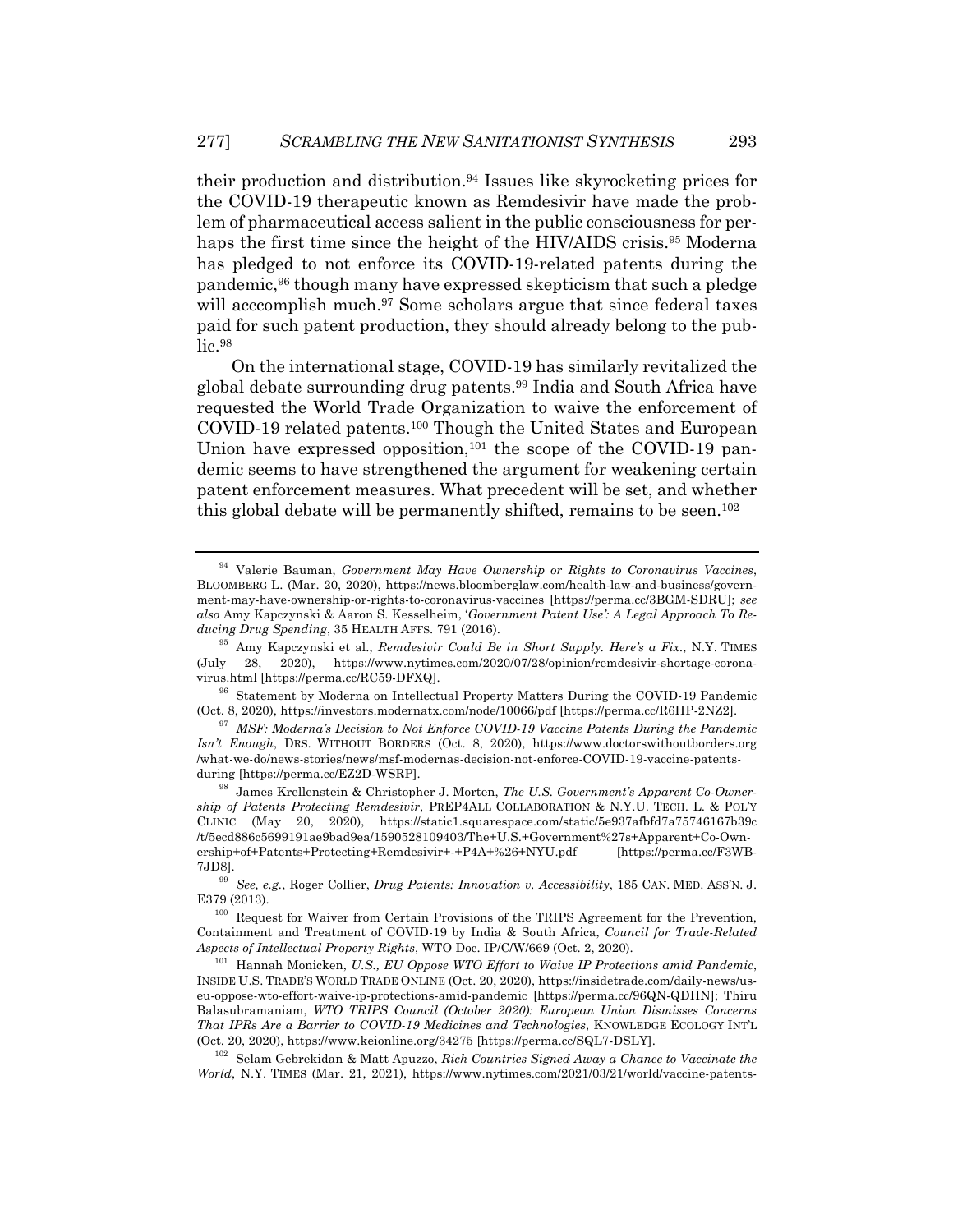To be sure, many obstacles to new social rights persist. But one thing is increasingly clear. Those with access to private resources have responded to the pandemic by establishing privatized systems of collective care and solidarity. Groups of parents have formed "learning pods," to provide their children with private tutoring and peer-to-peer social interaction in a safe environment.103 At the university level, early research suggested that bringing students to campus could be done safely with aggressive testing, quarantining, and contact tracing far more thorough than anything available to the general population in the United States.104 Using deep resources and unilateral authority over on-campus residents, some wealthy colleges have implemented these policies with significant success.105 Those that were successful now enjoy levels of safety and social interaction reminiscent of states like South Korea and generally unavailable elsewhere in the United States. Certain employers acted similarly to socialize and protect their communities. Across the country they created their own COVID-19 testing and tracing procedures to supplement lackluster federal policy.106 And, as we have seen, some also expanded their sick leave policies before it was federally mandated.107

To be sure, the prospects still seem poor that a new set of social rights will gain court enforcement, at least in the federal courts. Lawsuits by prisoners and others seeking affirmative rights in the COVID-19 era have fared poorly at the Supreme Court.108

us-eu.html [https://perma.cc/689W-3PU8].

<sup>103</sup> Michael B. Horn, *The Rapid Rise of Pandemic Pods: Will the Parent Response to COVID-19 Lead to Lasting Change?*, 21 EDUC. NEXT 21 (Sept. 2, 2020), https://www.educationnext.org/rapidrise-pandemic-pods-will-parent-response-covid-19-lead-to-lasting-changes/ [https://perma.cc/QZX6-FBK6].

<sup>&</sup>lt;sup>104</sup> A. David Paltiel et al., COVID-19 Screening Strategies that Permit the Safe Re-Opening of College Campuses 13 (July 7, 2020) (unpublished manuscript), https://www.medrxiv.org/content/10.1101/2020.07.06.20147702v1.full.pdf [https://perma.cc/39WL-ZVDU]; A. David Paltiel et al., *Assessment of SARS-CoV-2 Screening Strategies to Permit the Safe Reopening of College Campuses in the United States*, 3 JAMA NETWORK OPEN 3 (July 31, 2020).

<sup>105</sup> *See, e.g.*, Scott A. Travis et al., Providing a Safe, In-Person, Residential College Experience During the COVID-19 Pandemic (Mar. 5, 2021) (unpublished manuscript), https://www.medrxiv.org/content/10.1101/2021.03.02.21252746v1 [https://perma.cc/2TWT-P6PT]; Davidson H. Hamer et al., Control of COVID-19 Transmission on an Urban University Campus During a Second Wave of the Pandemic (Mar. 2, 2021) (unpublished manuscript), https://www.medrxiv.org/content/10.1101/2021.02.23.21252319v2 [https://perma.cc/DK5D-GG39].

<sup>106</sup> *See generally* Matthew T. Bodie & Michael McMahon, *Employee Testing, Tracing, and Disclosure As a Response to the Coronavirus Pandemic*, 64 WASH. U. J.L. & POL'Y 31 (2021).

 $\frac{107}{108}$  *See supra* note 82.

<sup>108</sup> *See, e.g.*, Barnes v. Ahlman, 140 S. Ct. 2620 (2020) (staying a preliminary injunction that would have required local California sheriff to implement certain safety measures to protect inmates during the pandemic); Valentine v. Collier, 140 S. Ct. 1598 (2020) (denying application to vacate appellate court's stay of trial judge's injunction that would have required certain safety measures in Texas prisons); FDA v. Am. Coll. of Obstetricians & Gynecologists, 141 S. Ct. 578 (2021) (granting application for stay of trial judge's order that prison officials continue distributing